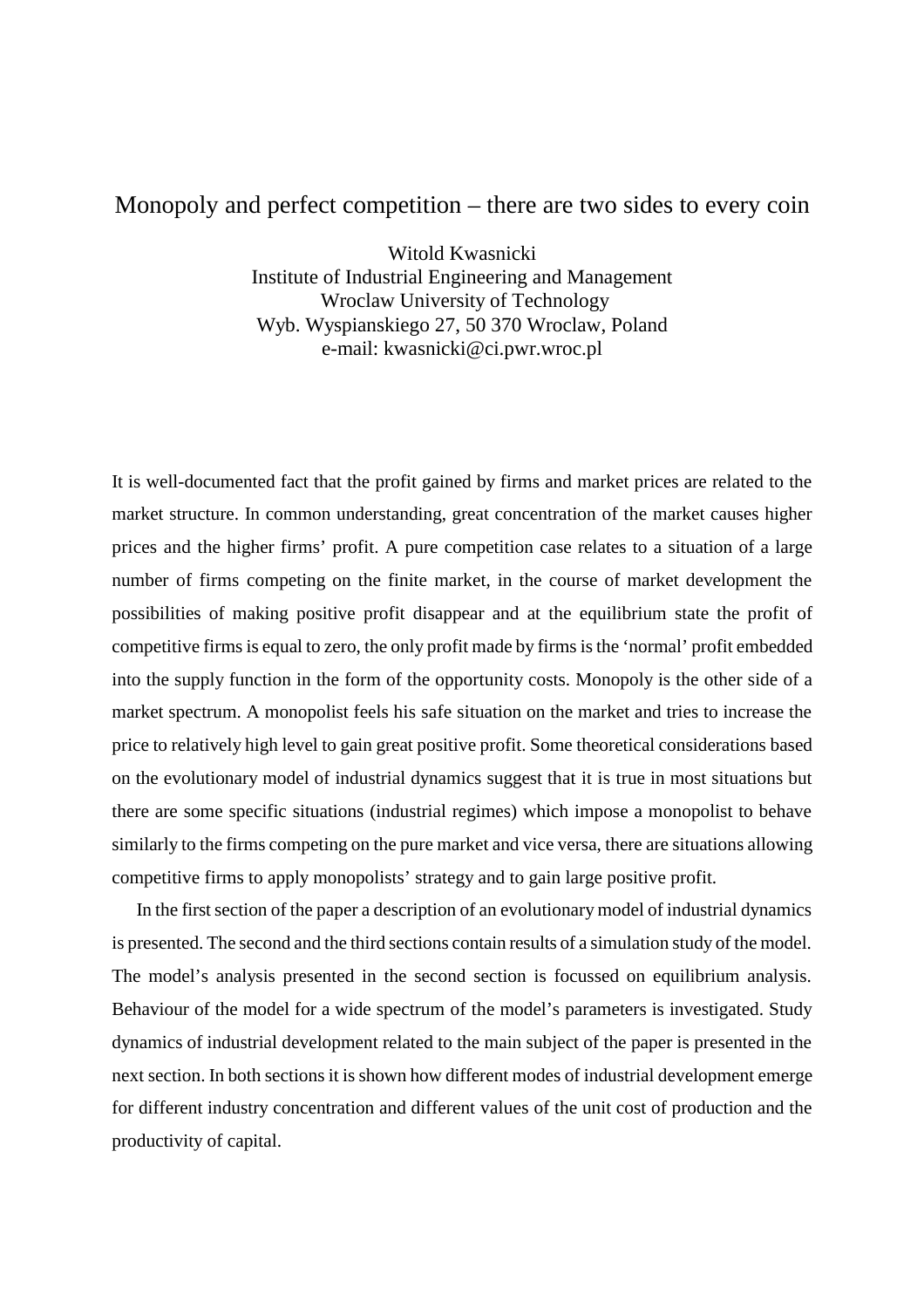### **2. The evolutionary model of industrial dynamics**

The model is described in detail in (Kwasnicki, Kwasnicka, 1992, 1994; Kwasnicki, 1996). Due to space limitations, the presentation of the model here will be confined to a general description without going into the mathematical details. The model describes the behaviour of a number of competing firms producing functionally equivalent products. The decisions of a firm relating to investment, price, profit, etc. are based on the firm's evaluation of behaviour of other, competing firms, and the expected response of the market. The firm's knowledge of the market and knowledge of the future behaviour of competitors is limited and uncertain. Firms' decisions can thus only be suboptimal. The decisions are taken simultaneously and independently by all firms at the beginning of each period (e.g. once a year or a quarter). After the decisions are made the firms undertake production and put the products on the market. The products are evaluated by the market, and the quantities of different firms' products sold in the market depend on the relative prices, the relative value of products' characteristics and the level of saturation of the market. In the long run, a preference for better products, i.e. those with a lower price and better characteristics, prevails.

Each firm tries to improve its position in the industry and in the market by introducing innovations in order to minimize the unit costs of production, maximize the productivity of capital, and maximize the competitiveness of its products on the market. The general structure of the model is presented in Figure 1.

The product's price depends on the current technology of the firm, on market structure and on the assumed level of production to be sold on the market. The two arrows between Price and Production indicate that the price is established in an interactive way to fulfil the firms objectives (i.e., to keep relatively high profits in the near future and to assure further development in the long run). Modernization of products through innovation and/or initiating new products by applying radical innovation depends on the investment capacity of the firm. Thus, in managing innovation, each firm takes into account all economic constraints, as they emerge during the firm's development. It thus frequently occurs that to economic constraints prevent a prosperous invention from being put into practice.

One of the distinguished features of the model is the coupling of technological development and economic processes. Current investment capacity is taken into account by each firm in the decision making process. Success of each firm in the search for innovation depends not only on R&D funds spent by each firm to search for innovation, but also on the extent to which firms make private knowledge public. Making the private knowledge of a firm public can in some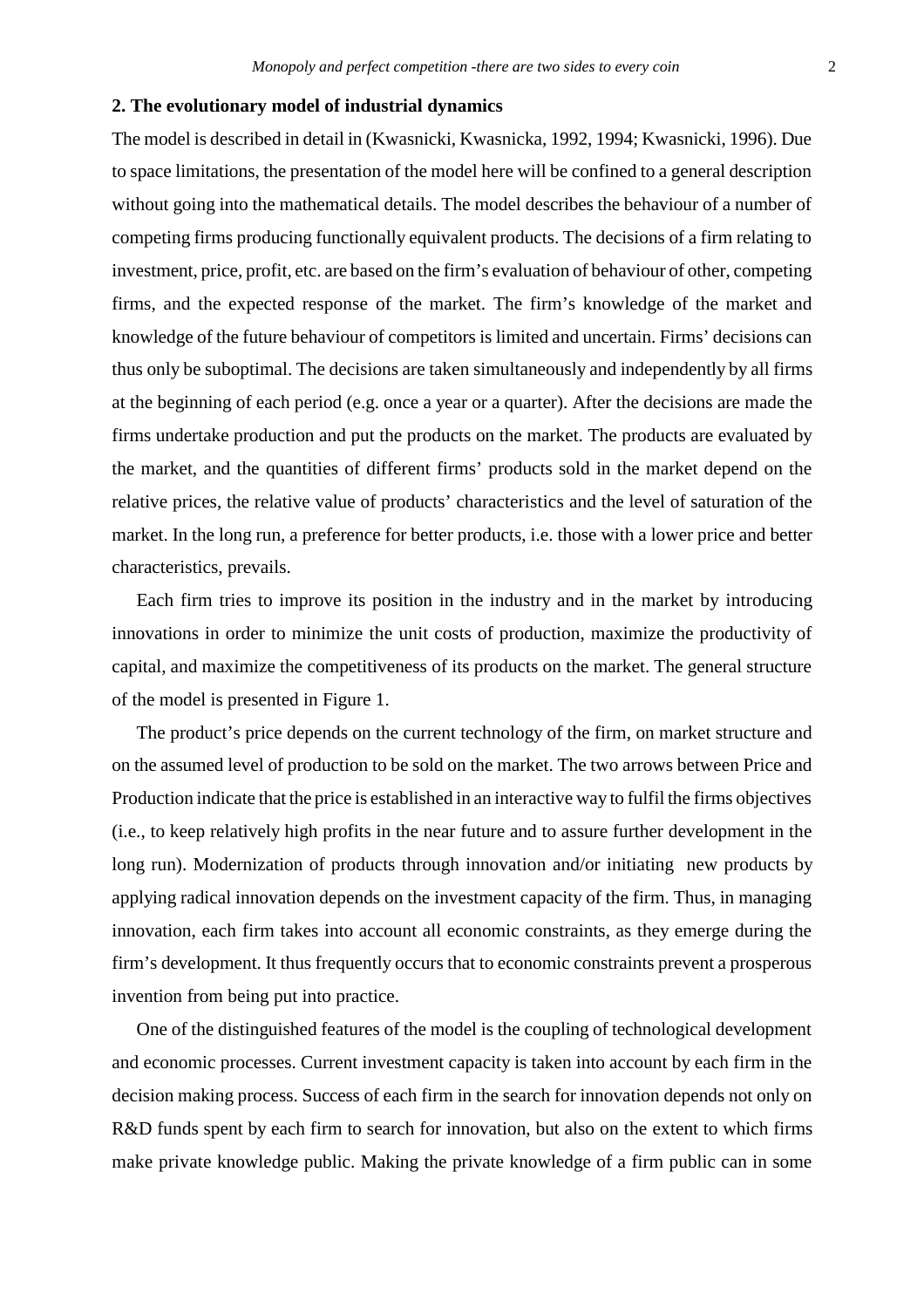cases speed up industrial development, but also diminishes a firm's incentives to spend more funds on R&D projects. We may therefore expect only a certain part of private knowledge to be made public.

Firms' investment capacity depends on firms' savings and available credits, and also, indirectly, on the firm's debt. Production and investment decisions are based on the firm's expectations on future behavior of its competitors, market structure, expected profit and the past trend of the firm's market share. Current technical and economic characteristics of products offered for sale and the technology used to manufacture the products are taken into account in the price setting decisions, investment and production. Due to inevitable discrepancies between a firm's expectation and real behaviour of the market, the firm's production offered for sale on the market is different from market demand (it can be either smaller or larger than demand).

We distinguish invention (i.e. a novelty being considered to be introduced into practice) and innovation (an invention introduced into the production process). There are two ways in which firms search for inventions: autonomous, in-house research, and imitation of competitors. Public knowledge allows not only for imitation of competitors, but may also concern the research process (the arrow from public knowledge to autonomous research indicates this influence). From all inventions only a small fraction is selected to actually be used. Innovation may modernize current production but can also initiate new, radical way of production, i.e. by introducing essentially new technology. In general, each innovation may reduce unit costs, increase the productivity of capital, and improve product performance. However, it frequently happens that improvement of one factor is accompanied by deterioration of the two other. Firms therefore face the problem of balancing positive and negative factors of each invention. An invention will only become an innovation if the positive factors prevail.

 In the model each firm may simultaneously produce products with different prices and different values of the characteristics, i.e., the firm may be a multi-unit operation. Different units of the same firm manufacture products by employing different sets of routines. Multi-unit firms exist because of searching activity. New technical or organizational solutions (i.e. a new set of routines) may be much better than the actual ones but immediate full modernization of production is not possible because of investment constraints on the firm. In such situations the firm continues production using the old routines and tries to open a new unit where production applying the new set of routines is started on a smaller scale. Subsequently, old production techniques may be slowly phased out.

Simulation of industry development is done in discrete time in four steps: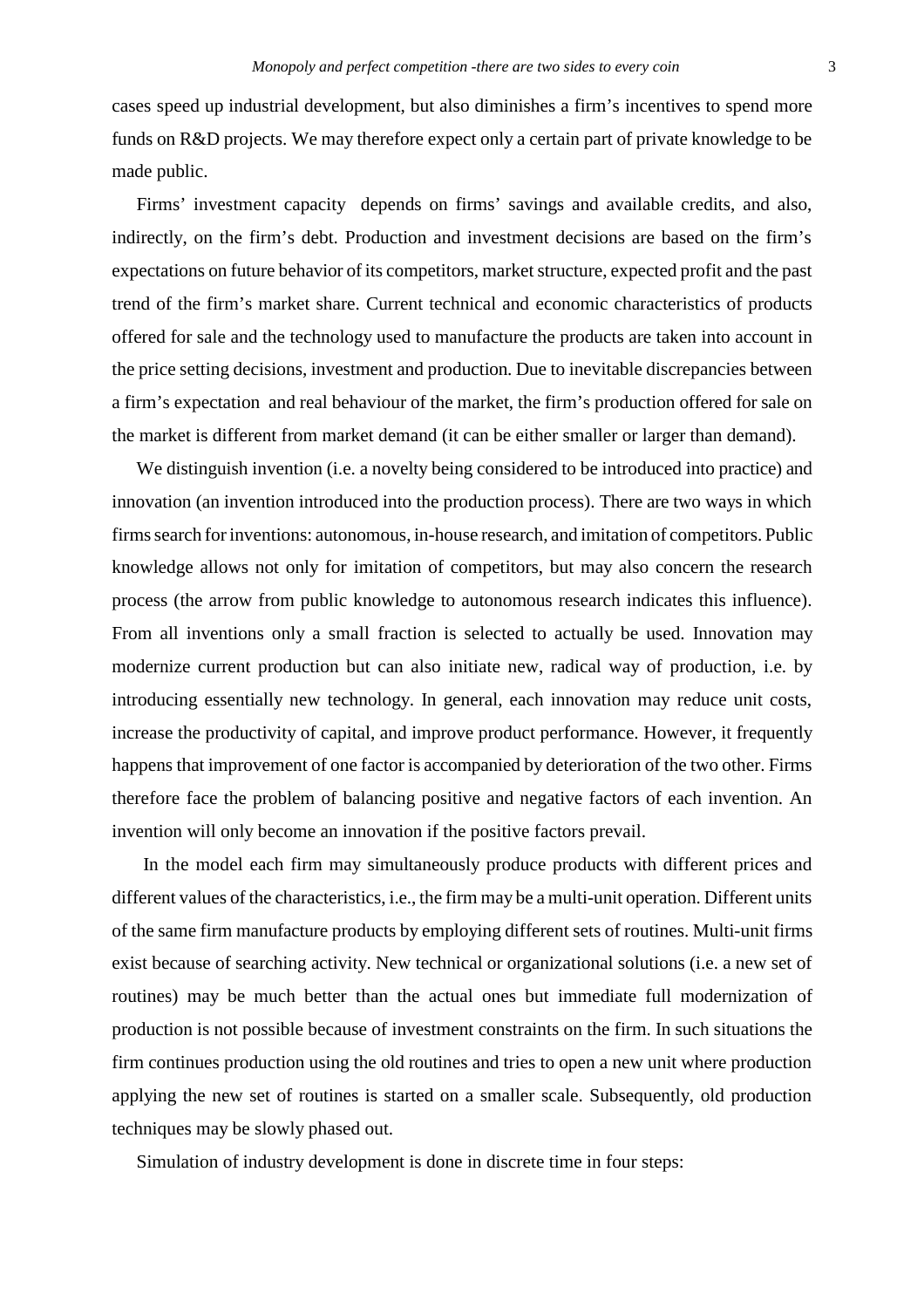(1) Search for innovation (i.e., search for new sets of routines which potentially may replace the old set currently employed by a firm).

(2) Firms' decision making process (calculation and comparison of investment, production, net income, profit, and some other characteristics of development which may be attained by employing the old and the new sets of routines. Decisions of each firm on: (a) continuation of production by employing old routines or modernizing production, and (b) opening (or not) of new units).

(3) Entry of new firms.

(4) Selling process (market evaluation of the offered pool of products; calculation of firms' characteristics: production sold, shares in global production and global sales, total profits, profit rates, research funds, etc).

# *The search for innovation*

The creative process is evolutionary by nature, and as such its description should be based on a proper understanding of the hereditary information (see Kwasnicki, 1996, Chapter 2). According to the tradition established by Schumpeter, and Nelson and Winter (1982), we use the term 'routine' to name the basic unit of the hereditary information of a firm. The set of routines applied by the firm is one of the basic characteristics describing it. In order to improve its position in the industry and in the market, each firm searches for new routines and new combinations of routines to reduce the unit costs of production, increase the productivity of capital, and improve the competitiveness of its products in the market. Nelson and Winter (1982, p. 14) define routines as 'regular and predictable behavioral patterns of firms' and include in this term such characteristics as 'technical routines for producing things ... procedures of hiring and firing, ordering new inventory, stepping up production of items in high demand, policies regarding investment, research and development, advertising, business strategies about product diversification and overseas investment'. A large part of research activity is also governed by routines. 'Routines govern choices as well as describe methods, and reflect the facts of management practice and organizational sociology as well as those of technology' (Winter, 1984).

Productivity of capital, unit costs of production, and characteristics of products manufactured by a firm depend on the routines employed by the firm (examples of the product characteristics are reliability, convenience, lifetime, safety of use, cost of use, quality and aesthetic value). The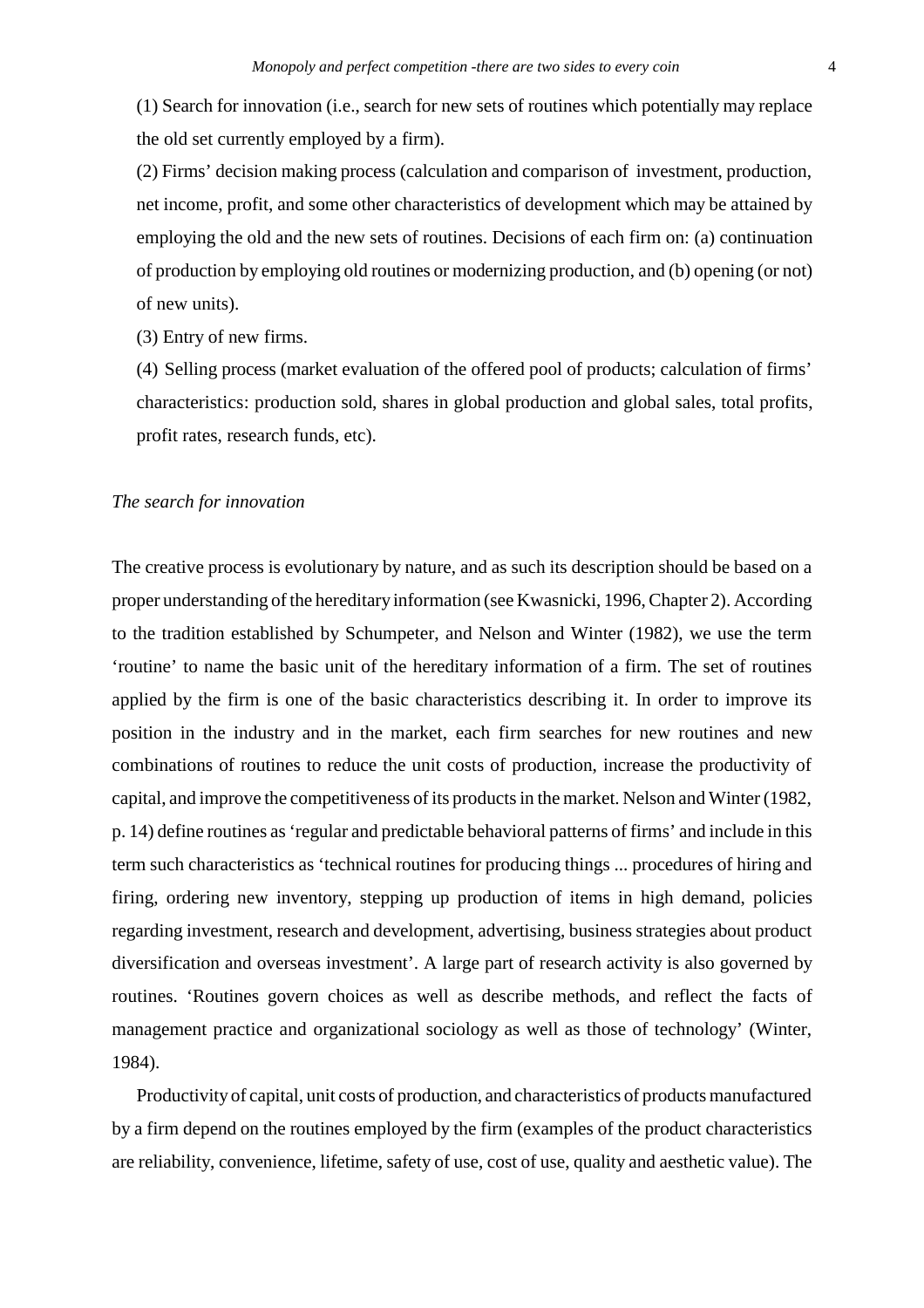search activities of firms 'involve the manipulation and recombination of the actual technological and organizational ideas and skills associated with a particular economic context' (Winter, 1984), while the market decisions depend on the product characteristics and prices. We may speak about the existence of two spaces: the space of routines and the space of product characteristics.<sup>1</sup>

We assume that at time *t* a firm is characterized by a set of routines actually employed by the firm. There are two types of routines: *active*, that is, routines employed by this firm in its everyday practice, and *latent*, that is, routines which are stored by a firm but not actually applied. Latent routines may be included in the active set of routines at a future time. The set of routines is divided into separate subsets, called segments, consisting of similar routines employed by the firm in different domains of the firm's activity. Examples are segments relating to productive activity, managerial and organizational activity, marketing, and so on. In each segment, either active or latent routines may exist. The set of routines employed by a firm may evolve. There are four basic mechanisms for generating new sets of routines, namely: *mutation*, *recombination*, *transition* and *transposition.*

The probability of discovering a new routine (mutation) depends on the research funds allocated by the firm for autonomous research, that is, in-house development. It is assumed that routines mutate independently of each other. The scope of mutation also depends on funds allocated for in-house development.

 The firm may also allocate some funds for gaining knowledge from other competing firms and try to imitate some routines employed by competitors (recombination). It is assumed that recombination may occur only between segments, not between individual routines, that is, a firm may gain knowledge about the whole domain of activity of another firm, for example, by licensing. A single routine may be transmitted (transition, see Figure 2) with some probability from firm to firm. It is assumed that after transition a routine belongs to the subset of latent routines. At any time a random transposition of a latent routine to the subset of active routines may occur (Figure 3). It is assumed that the probabilities of transition of a routine from one firm to another and the probabilities of transposition of a routine (from a latent to an active routine) are independent of R&D funds, and have the same constant value for all routines.

<sup>&</sup>lt;sup>1</sup> In the model, the space of routines and the space of characteristics play model a role analogous to the space of genotypes and the space of phenotypes in biology. The existence of these two types of spaces is a general property of evolutionary processes. Probably the search spaces (that is, spaces of routines and spaces of genotypes) are discrete spaces in contrast to the evaluation spaces (that is, the space of characteristics and the space of phenotypes) which are continuous spaces. The dimension of the space of routines (space of genotypes) is much larger than the dimension of the space of characteristics (space of phenotypes).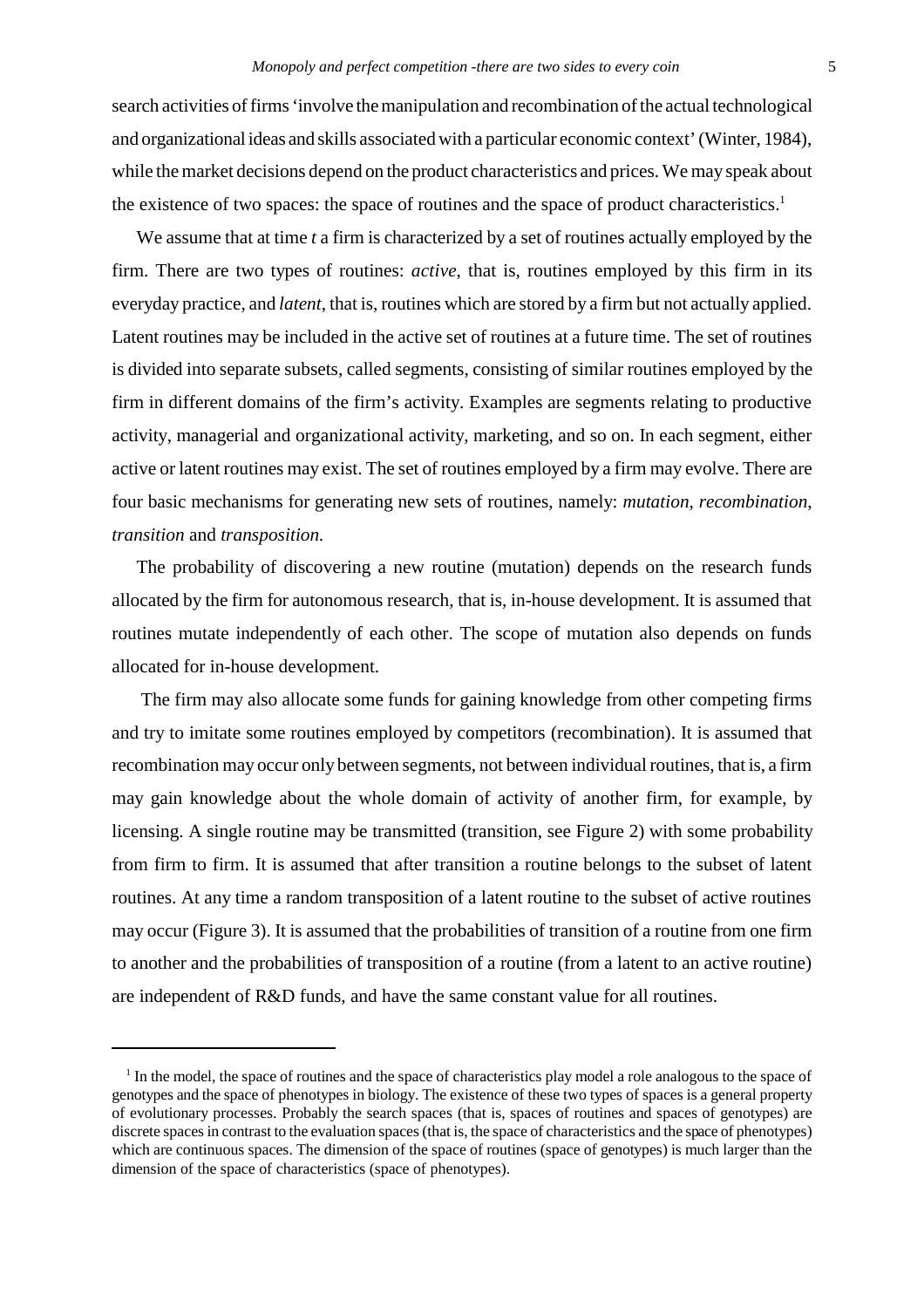In general, the probability of transposition of a routine for any firm is rather small. But randomly, from time to time, the value of this probability may abruptly increase and very active processes of search for a new combination of routines are observed. This phenomenon is called recrudescence. Recrudescence is viewed as an intrinsic ability of a firm's research staff to search for original, radical innovations by employing daring, sometimes apparently insane, ideas. This ability is connected mainly with the personalities of the researchers and random factors play an essential role in the search for innovations by recrudescence, so the probability of recrudescence is not related to R&D funds allocated by a firm to 'normal' research. It is assumed that recrudescence is more probable in small firms than in large ones which spend huge quantities on R&D, although it is possible to assume that the probability of recrudescence does not depend on firm size.

As a rule, mutation, recombination and transposition on a normal level (that is, with low probabilities in long periods) are responsible for small improvements and, during the short periods of recrudescence, for the emergence of radical innovations.

#### *Firm's decisions*

It seems that one of the crucial problems of contemporary economics is to understand the process of decision-making. Herbert Simon states that 'the dynamics of the economic system depends critically on just how economic agents go about making their decisions, and no way has been found for discovering how they do this that avoids direct inquiry and observations of the process' (Simon, 1986, p. 38).

The background of the decision making procedure adopted in the model is presented in detail in Kwasnicki (1996). It is assumed that each firm predicts future development of the market (in terms of future average price and future average product competitiveness), and on the basis of its expectations on future market development and expected decisions of its competitors, each firm decides on price of its products, investment and quantity of production which it expects to sell on the market. Current investment capability and the possibility of borrowing are also considered by each firm.

The decision making procedure allows to model diversified situations faced by different firms, for example, the power of a small firm to influence the average price is much smaller than that of a large firm. So, small firms are, in general, 'price takers' in the sense that they assume that the future average price will be very close to the trend value, while large firms generally play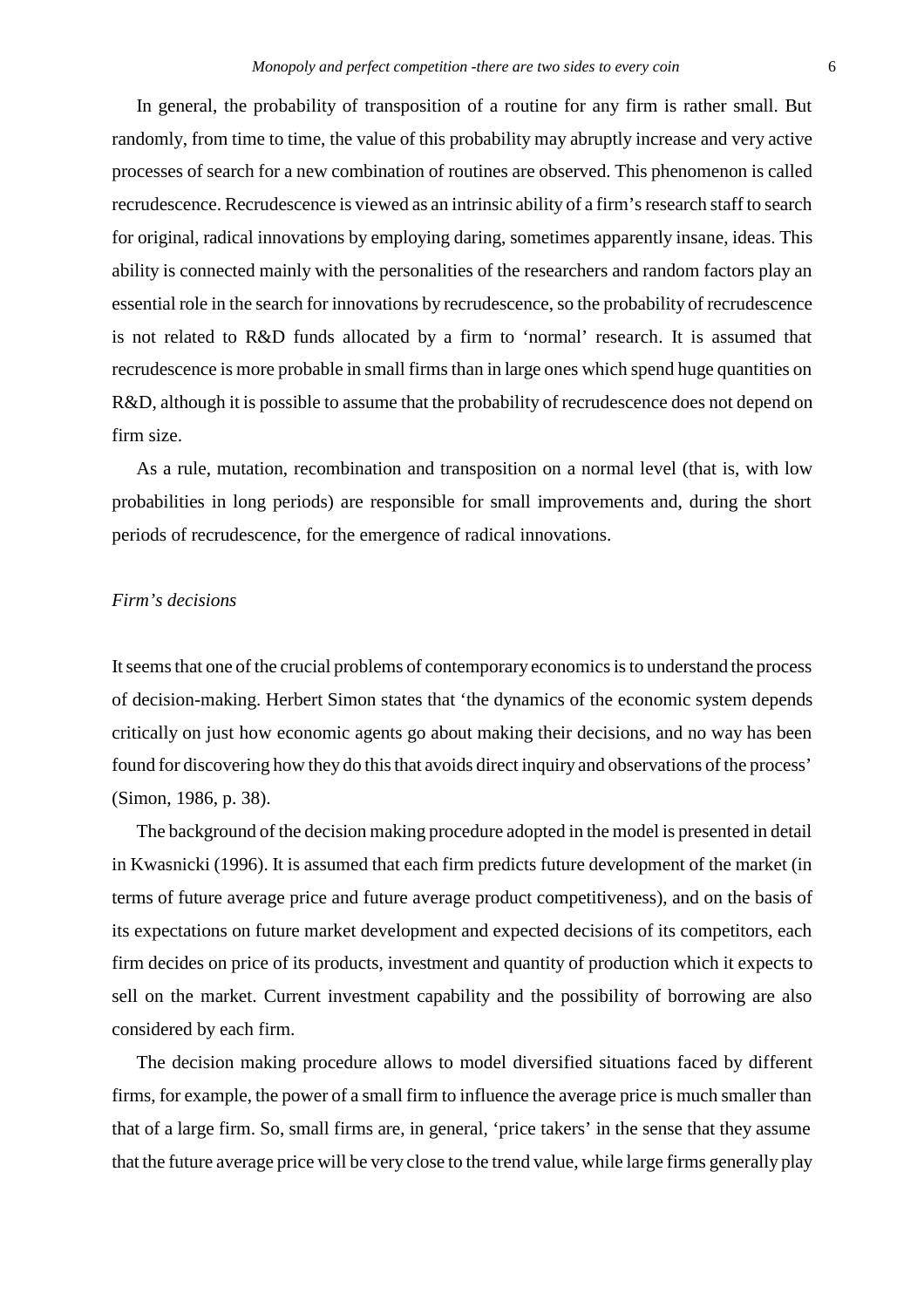the role of 'price leaders' or 'price makers'.

Price, production and investment are set by a firm in such a way that some objective function is maximized. Contrary to the neoclassical assumption it is not a maximization in the strict sense. The estimation of values of the objective function is not perfect and is made for the next year only. In other words, it is not a global, once and for all, optimization, but rather an iterative process with different adjustments taking place from year to year.

Different price-setting procedures (based on different objective functions and the markup rules) have been scrutinized, the results of which are presented in Kwasnicki and Kwasnicka (1992), and Kwasnicki (1996). In many simulation experiments, firms were allowed to select different price setting procedures. The results of these experiments suggest that firms applying the objective  $O_1$  function (presented below) dominate on the market and in the long run supersede all others. This objective function has the following form:

$$
O_{1}(t+1) = (1 - F_{i}) \frac{\Gamma_{i}(t+1)}{\Gamma(t)} + F_{i} \frac{Q_{i}^{s}(t+1)}{QS(t)},
$$
  
\n
$$
F_{i} = a_{4} \exp\left(-a_{5} \frac{Q_{i}^{s}(t+1)}{QS(t)}\right),
$$
\n(1)

where  $F_i$  is the magnitude coefficient (with values between 0 and 1),  $Q_i^s$  the supply of firm *i*,  $\Gamma_i$ the expected income of firm *i* at  $t + 1$  (defined by equation (6), below), *QS* is the global production of the industry in year *t* and  $\Gamma$  the global net income of all firms in year *t*.  $\Gamma(t)$  and *QS(t)* play the role of constants in equation (5) and ensure that the values of both terms in this equation are of the same order.

The expected income of firm *i*  $(\Gamma_i)$  and the expected profit of this firm  $(\Pi_i)$  are defined as

$$
\Gamma_i = Q_i^s(t)(p_i(t) - Vv(Q_i^s(t)) - \eta), \qquad (2)
$$

$$
\Pi_i = \Gamma_i - K_i(t)(\rho + \delta),\tag{3}
$$

where *V* is unit production costs,  $v(Q_i^s)$  is the factor of unit production cost as a function of the scale of production (economies of scale),  $\eta$  is the constant production cost,  $K_i(t)$  the capital needed to obtain the output  $Q_i^s(t)$ ,  $\rho$  the normal rate of return and  $\delta$  the physical capital depreciation rate (amortization).

The function  $O_1$  expresses short- and long-term thinking of firms during the decision-making process (the first and second terms in equation (5), respectively). Plausible values for the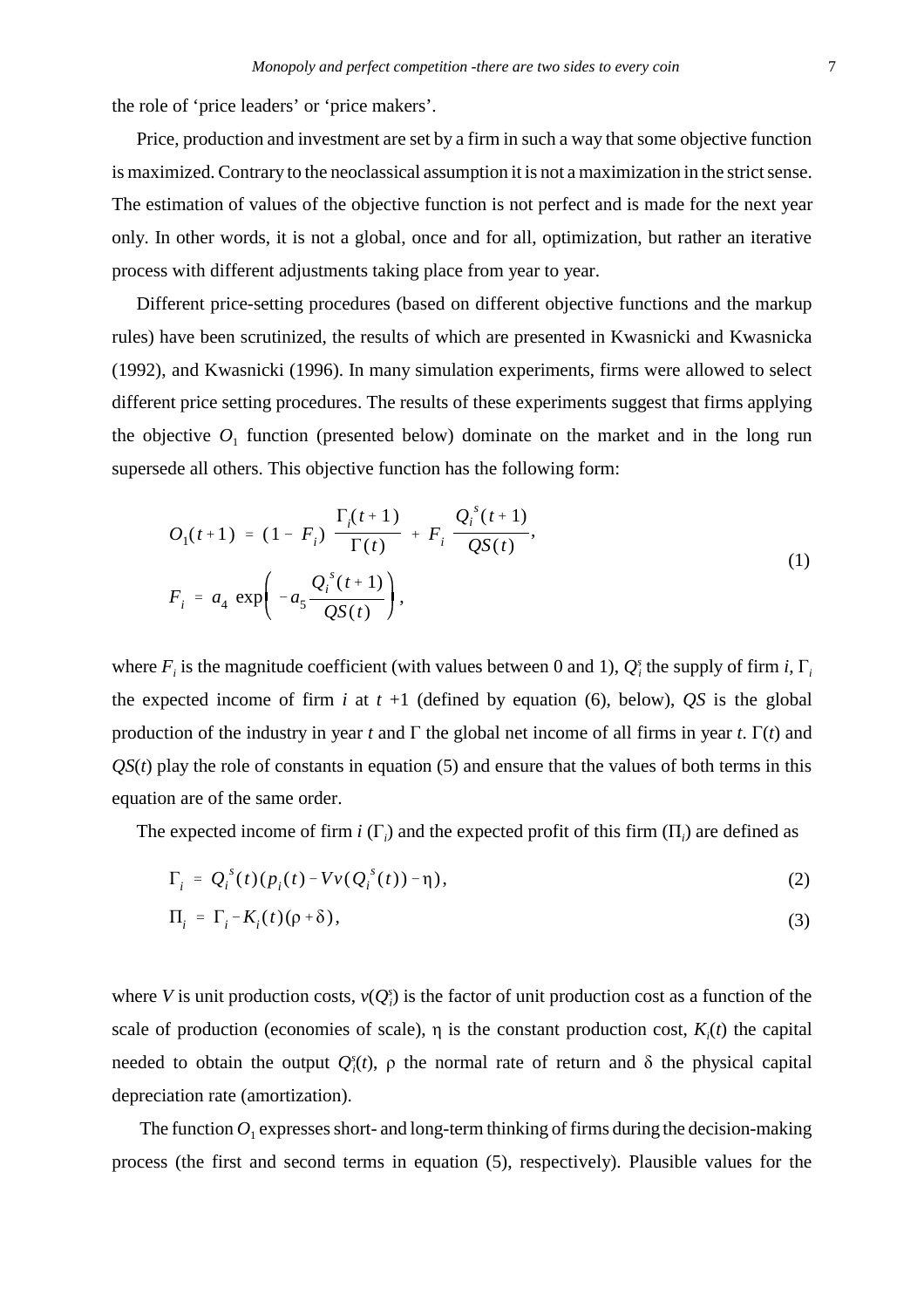parameters are  $a_4 = 1$  and  $a_5 = 5$ , implying that the long run is much more important for survival and that firms apply a flexible strategy, i.e., the relative importance of short- and long-term components changes in the course of firm's development (the long-term one is much more important for small firms than for the big ones).

The decision-making procedure presented above, with the search for the 'optimal' price-setting procedure based on the objective function concept constructs a formal scheme for finding the proper value of the price and expected production to be sold on the market. Naturally this scheme is only an approximation of what is done by real decision-makers. They, of course, do not make such calculations and formal optimization from year to year, they rather think in the routine mode: 'My decisions should provide for the future prospects of the firm and also should allow income (or profit) to be maintained at some relatively high level'. Decisions on the future level of production and the future product price depend on the actual investment capabilities of the firm.

#### *Entry*

In each period  $(t, t + 1)$  a number of firms try to enter the market. Each entrant enters the market with assumed capital equal to *InitCapital* and with the initial price of its products equal to the predicted average price. The larger the concentration of the industry, the greater the number of potential entrants (that is, firms trying to enter the market). The value of *InitCapital* is selected in such a way that the initial share of an entrant is not larger than 0.5%.

In general, any firm may enter the market and if a firm's characteristics are unsatisfactory, then it is quickly eliminated (superseded) from the market. But because of the limited capacity of computer memory for simulations, a threshold for potential entrants is assumed. It is assumed that a firm enters the market only if the estimated value of objective  $O_1$  of that firm is greater than an estimated average value of the objective  $O_1$  in the industry. It may be expected that a similar (rational) threshold exists in real industrial processes.

# *Products competitiveness on the market*

The productivity of capital, variable costs of production and product characteristics are the functions of routines employed by a firm (see Figure 4). Each routine has multiple, pleiotropic effects, that is, may affect many characteristics of products, as well as productivity, and the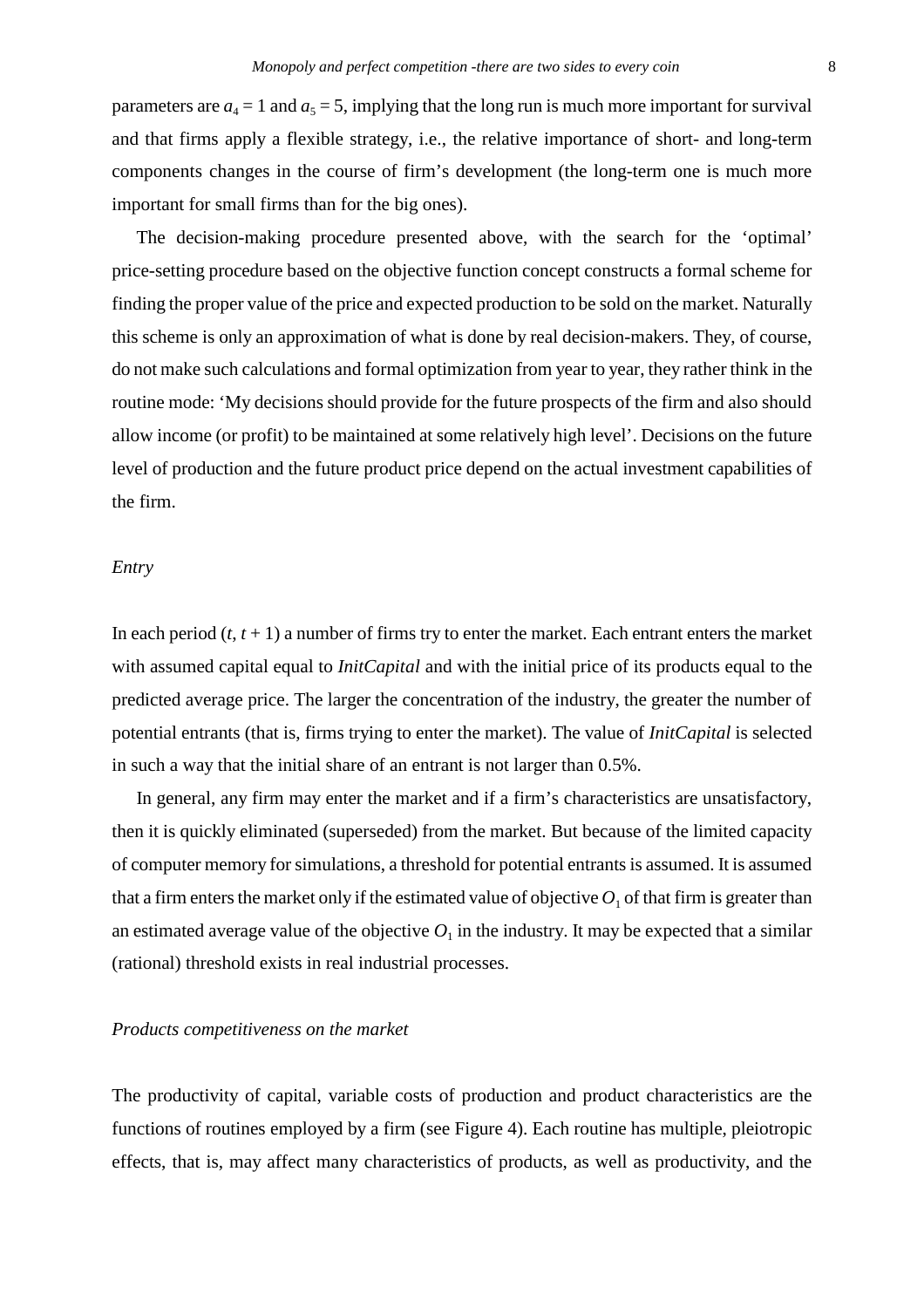variable costs of production. Similarly, the productivity of capital, unit costs of production and each characteristic of the product can be function of a number of routines (polygeneity). We assume that the transformation of the set of routines into the set of product characteristics is described by *m* functions  $F_d$ ,

$$
z_d = F_d(r), \quad d = 1, 2, 3, \dots, m,
$$
\n<sup>(4)</sup>

where  $z_d$  is the value of characteristic *d*, *m* the number of product characteristics, and *r* the set of routines. It is assumed also that the productivity of capital *A*(*r*) and the unit cost of production *V*(*r*) are also functions of firm's routines, where these functions are not firm specific and have the same form for all firms.

Attractiveness of the product on the market depends on the values of the product characteristics and its price. The competitiveness of products with characteristics *z* and price *p* is equal to

$$
c(p, z) = \frac{q(z)}{p^{\alpha}}, \quad z = (z_1, z_2, z_3, \dots, z_m), \tag{5}
$$

where  $q(z)$  is the technical competitiveness, *z* a vector of product characteristics, and  $\alpha$  price elasticity.

In the presence of innovation, technical competitiveness varies according to the modification of routines made by each firm, or because of introducing essentially new routines. Technical competitiveness is an explicit function of product characteristics. As explained above, each routine does not influence the product's performance directly, but only indirectly through the influence on its characteristics. We assume the existence of a function *q* enabling calculation of technical competitiveness of products manufactured by different firms. We say that *q* describes the adaptive landscape in the space of product characteristics. In general, this function depends also on some external factors, varies in time, and is the result of co-evolution of many related industries. The shape of the adaptive landscape is dynamic, with many adaptive peaks of varying altitudes. In the course of time some adaptive peaks lose their relative importance, others become higher.

Due to the ongoing search process, at any moment each firm may find a number of alternative sets of routines. Let us denote by *r* the set of routines actually applied by a firm and by *r \** an alternative set of routines. Each firm evaluates all potential sets of routines *r \** as well as the old routines *r* by applying the decision-making procedure outlined in the former section. For each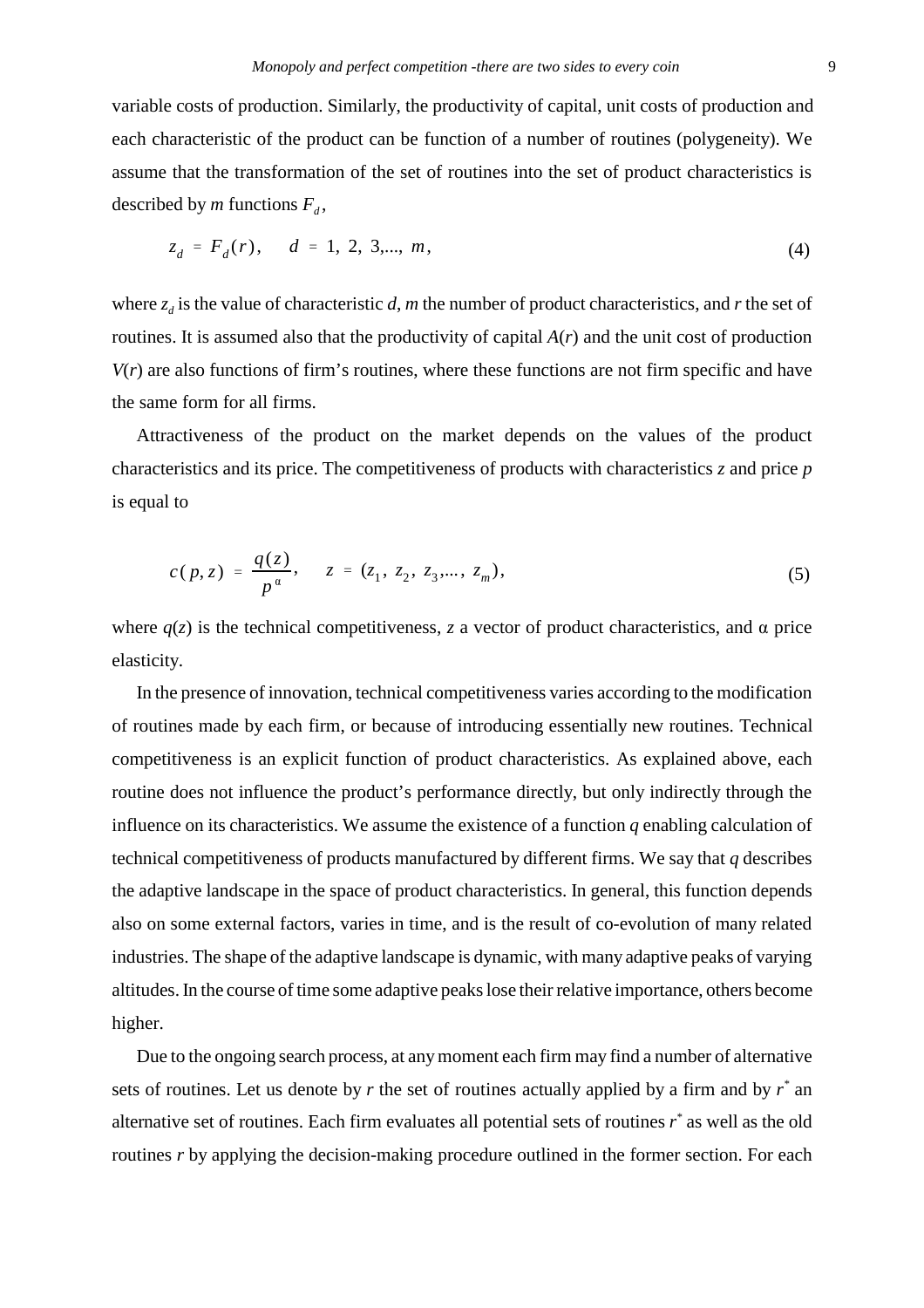alternative set of routines the price, production, investment (including the modernization investment), and value of objective function are calculated. The decision of firm *i* on modernization (i.e., replacing the *r* routines by *r \** routines) depends on the expected value of the firm's objective function and its investment capability. Modernization is undertaken if the maximum value of the objective function from all considered alternative sets of routines *r \** is greater than the value of the objective function possible by continuing the actually applied routines *r*, and if the investment capability of the firm permits such modernization. If the investment capability does not allow modernization, then the firm:

- 1. continues production employing the 'old' routines *r*, and
- 2. tries to open a new small unit where routines *r \** are employed; production is started with an assumed value of capital equal to *InitCapital.*

To modernize production, extra investment is necessary. This 'modernization investment' depends on the discrepancy between the 'old' routines *r* and the 'new' routines *r \** . For simplicity, it is assumed that modernization investment *IM* is a non-decreasing function of distance between the old routines *r* actually applied by a firm and the new set of routines *r \** .

All products manufactured by the entrants and the firms existing in the previous period are put on the market and all other decisions are left to buyers; these decisions primarily depend on the relative values of competitiveness of all products offered, but quantities of products of each firm offered for sale are also taken into account. It is assumed that global demand  $Q<sup>d</sup>(t)$  for products potentially sold on a market is equal to an amount of money – *M*(*t*) – which the market is inclined to spend on buying products offered for sale by the firms divided by the average price,  $p(t)$ , of the products offered by these firms,

$$
Q^d(t) = \frac{M(t)}{p(t)}.
$$
\n(6)

 $M(t)$  is assumed to be equal to

$$
M(t) = N \exp(\gamma t) (p(t))^{\beta} \tag{7}
$$

where  $N$  is a parameter characterizing the initial market size,  $\gamma$  the growth rate of the market, and  $\beta$  the (average) price elasticity. The average price of all products offered for sale on the market is equal to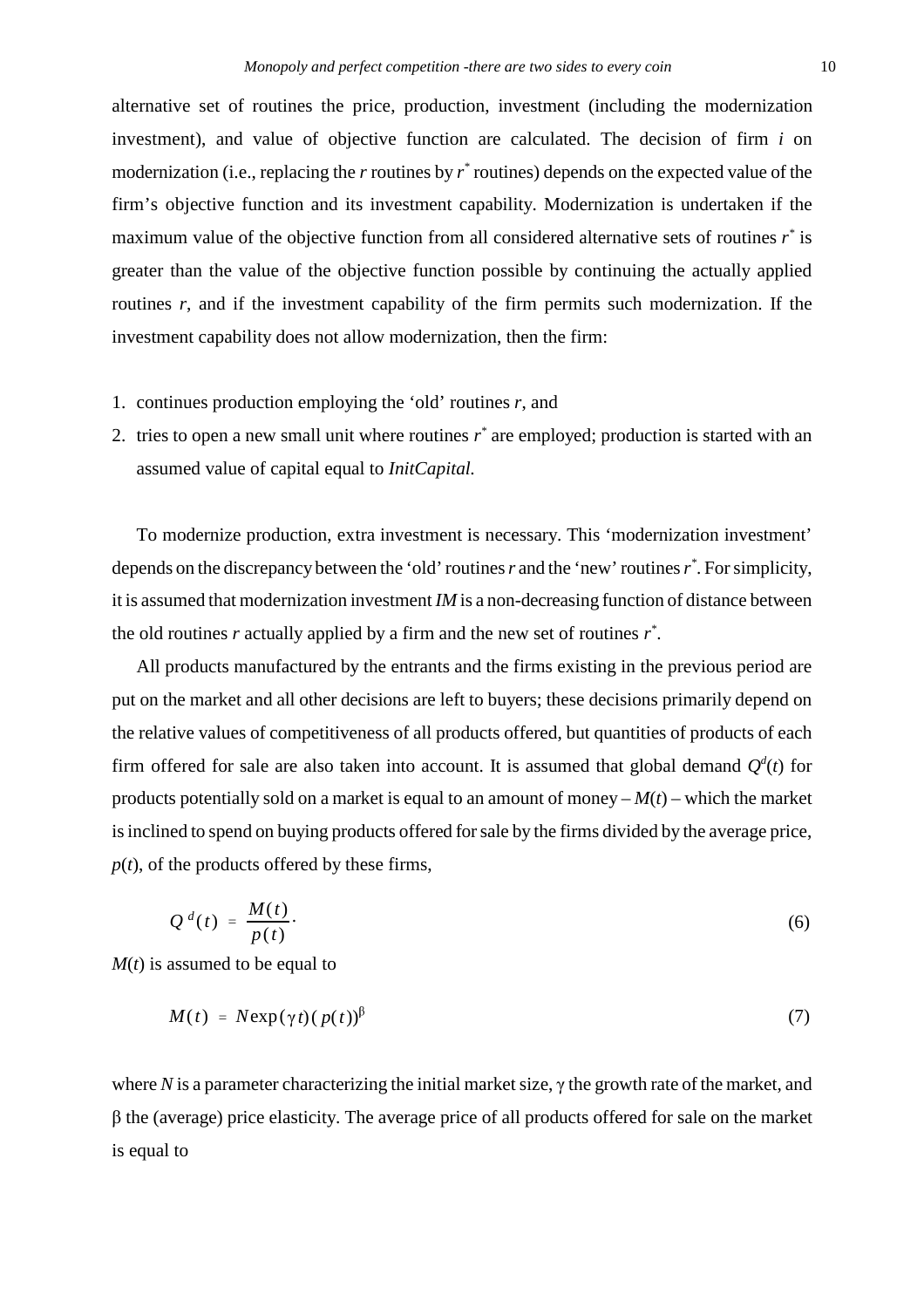$$
p(t) = \sum_{i} p_i(t) \frac{Q_i^s(t)}{Q^s(t)}.
$$
\n(8)

where  $Q^{s}(t)$  is global supply and is equal to

$$
Q^{s}(t) = \sum_{i} Q_{i}^{s}(t). \tag{9}
$$

Global production sold on the market is equal to the smaller value of demand  $Q^d(t)$  and supply  $Q^s(t)$ ,

$$
QS(t) = \min\{Q^{d}(t), Q^{s}(t)\}.
$$
\n(10)

The selection equation describing competition among firms (products) in the market has the following form  $(f_i)$  is the market share of products manufactured by firm *i*):

$$
f_i(t) = f_i(t-1)\frac{c_i(t)}{c(t)},
$$
\n(11)

where  $c(t)$  is the average competitiveness of products offered for sale,

$$
c(t) = \sum_{i} f_i(t-1)c_i(t).
$$
 (12)

This means that the share  $(f_i)$  of firm  $i$  in global output increases if the competitiveness of its products is higher than the average of all products present on the market, and decreases if the competitiveness is lower than the average. The rate of change is proportional to the difference between the competitiveness of products of firm *i* and average competitiveness.

Finally, the quantity of products potentially sold by firm *i* (i.e., the demand for products of firm *i*) is equal to

$$
Q_i^d(t) = QS(t)f_i(t). \tag{13}
$$

The above equations are valid if the production offered by the firms exactly fits the demand of the market. This is a very rare situation and therefore these equations have to be adjusted to states of discrepancy between global demand and global production, and discrepancy between the demand for products of a specific firm and the production offered by this firm. The details of this adjustment process is presented in Kwasnicki (1996). Equation (17) describes the market demand for products of firm *i* offered at a price  $p_i(t)$  and with competitiveness  $c_i(t)$ . In general, however, the supply of firm *i* is different from the specific demand for its products. The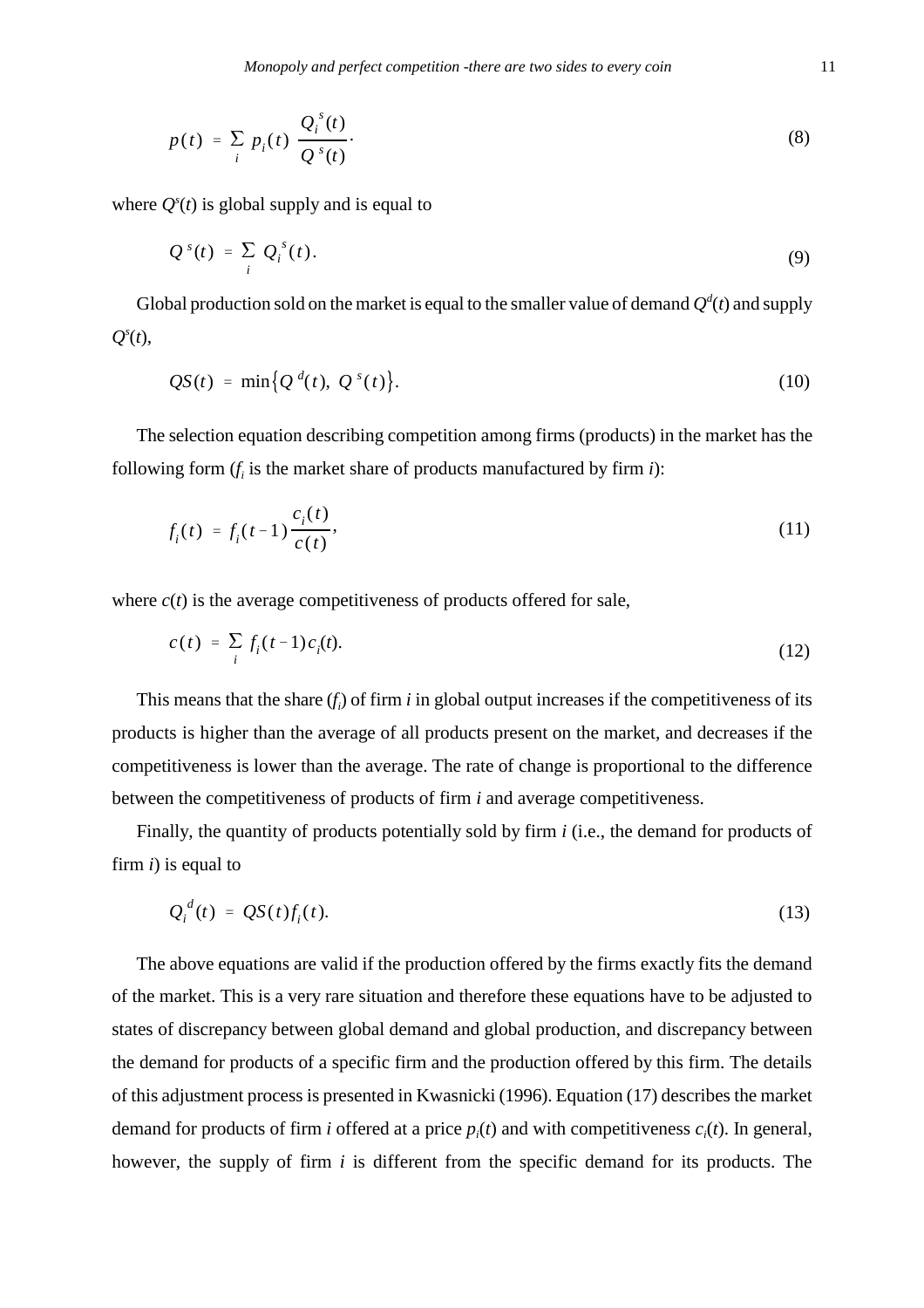realization of the demand for products of firm *i* does not depend only on these two values of demand and supply, but on the whole pool of products offered for sale on the market. The alignment of supply and demand of all firms present on the market is an adaptive process performed in a highly iterative and interactive mode between sellers and buyers. In our model, we simulate the iterative alignment of supply and demand in a two-stage process in which a part of the demand is fulfilled in the first stage, and the rest of the demand is, if possible, fulfilled in the second stage. If there is no global oversupply of production, then in the first stage of the supply–demand alignment process all demand for production of specific firms, wherever possible, is fulfilled, but there is still the shortfall in production of firms which underestimated demand for their products. This part of demand is fulfilled in the second stage of the supply–demand alignment process. At this stage, the products of the firms which produce more than the specific demand are sold to replace the shortfall in production by the firms which underestimated the demand for their products.

The supply–demand alignment process is slightly different if a global oversupply of production occurs. It seems reasonable to assume that in such a case the production of each firm sold on the market is divided into (1) the production bought as the outcome of the competitive process (as described by equations 15 and 17), and (2) the production bought as the outcome of a non-competitive process. The latter part of production does not depend directly on product competitiveness but primarily depends on the volume of production offered for sale, i.e., random factors play a much more important role in the choice of relevant products to be bought within this part of the production. In general, the division of production of each firm into these two parts depends on the value of global oversupply. The higher oversupply, the larger is the part of production of each firm which is sold on the basis of non-competitive preferences.

Usually global oversupply, if it occurs, is small, so the major part of production is distributed under the influence of competitive mechanisms and only a small part is distributed as a result of non-competitive distribution. But to clarify the necessity of distinguishing the two proposed stages of the selling–buying process let us consider the following, albeit artificial, situation. Except for one firm, the production of all other firms exactly meets the demand for their products. The a-typical firm produces much more than the demand for its products. It could be assumed that the production sold by all firms is exactly equal to the specific demands for their products, which is equivalent to the assumption that the volume of overproduction of the atypical firm does not influence the behaviour of the market. In an extreme case, we may imagine that the volume of production of the a-typical firm is infinite and the rest of the firms continue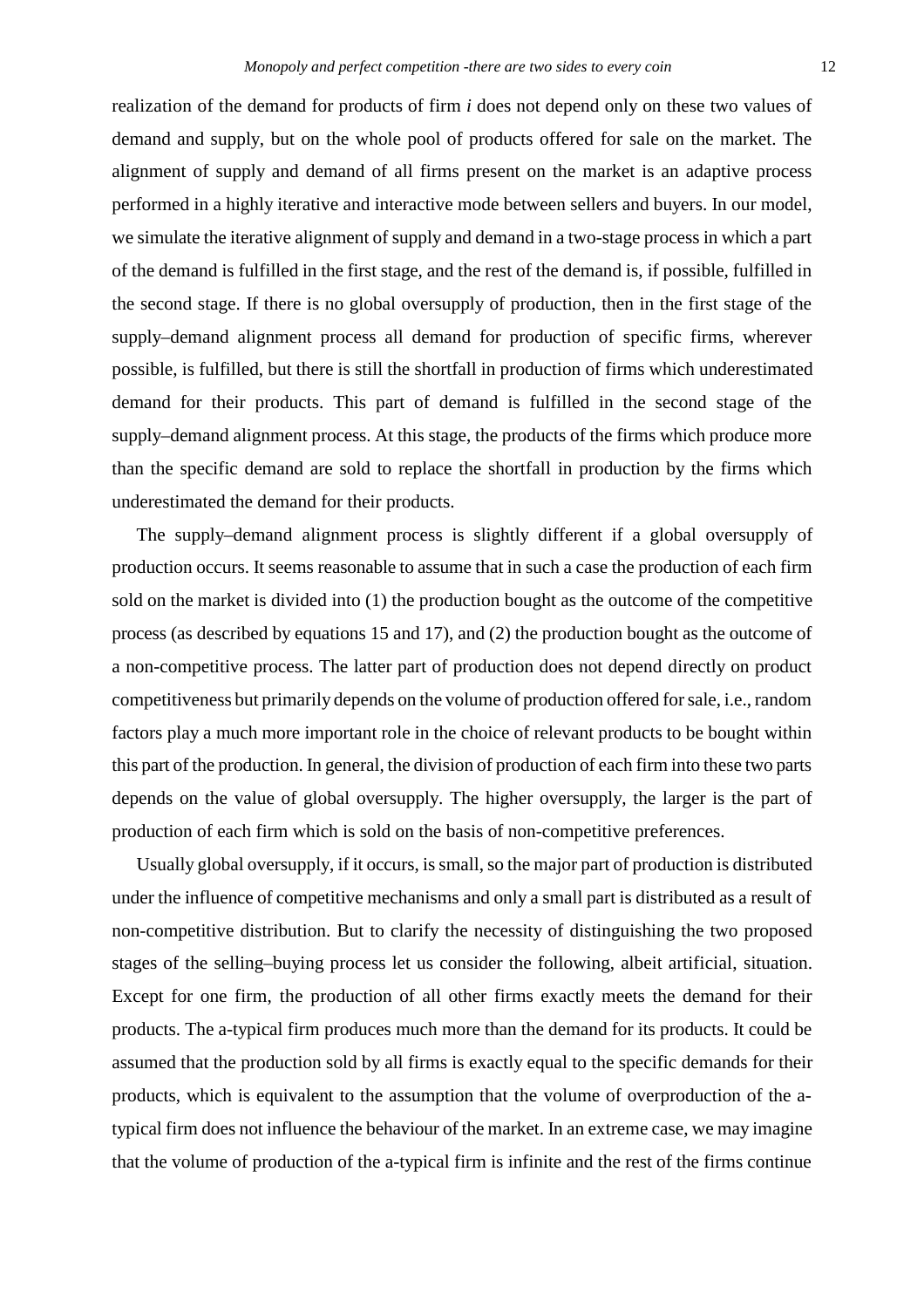to produce exactly what is demanded. Does this mean that the excessive production would go unnoticed by the buyers and that they would remain loyal to firms producing exactly what is demanded? It seems a more adequate description requires the incorporation of the assumption that the future distribution of products sold on the market depends on the level of overproduction of all firms, and particularly the level of overproduction of the a-typical firm. And it seems that in the case of the overproduction of one firm its share in the global production sold will increase at the expense of all firms producing exactly what is demanded. In the extreme case, when overproduction of the a-typical firm tends to infinity, the only products sold on the market belong to that firm, and the shares of all other firms will be zero. But it does not mean that producing more than is demanded is an advantageous strategy for the firm and that it is an effective weapon to eliminate the competitors. In fact, the bulk of overproduction is not sold on the market and is lost by the firm. In effect the a-typical firm's profit is much smaller than expected, or even may be negative. After some time the firm's development stop and in the end it will be eliminated from the market.

#### **Simulation – equilibrium analysis**

One of the general validity test of any model, used especially at the initial phases of a model's development, is to check if some characteristics (e.g. rates of changes of some important variables) of the model's behaviour do not depend on used units of measurement. During testing the validity of our model from this point of view we have observed that the development of the model is exactly the same for the same value of a factor equal to the multiplication of the productivity of capital and the unit cost of production, that is, the *AV* factor. The preliminary observations on this phenomenon are presented in Kwasnicki (1996, pp. 122-127). In this paper I would like to investigate this phenomena more closely to build a platform for further, envisaged, empirical research of selected industries.

From definition, productivity of capital *A* is equal to quantity of production *Q* divided by the capital used in production process *K*, and unit cost of production is equal to total cost of production *C* divided by the production volume *Q*. Therefore, the *AV* factor is equal to the total cost of production to capital, i.e. *C*/*K*. Let us call this factor the cost ratio.

One of the aims of introducing innovations is increasing the productivity of capital and reducing unit cost of production. Therefore, introduced innovations change also values of the cost ratio. It can either increase (if improvement of productivity of capital is greater then cost reduction), decrease (cost reduction is greater then productivity improvement), or became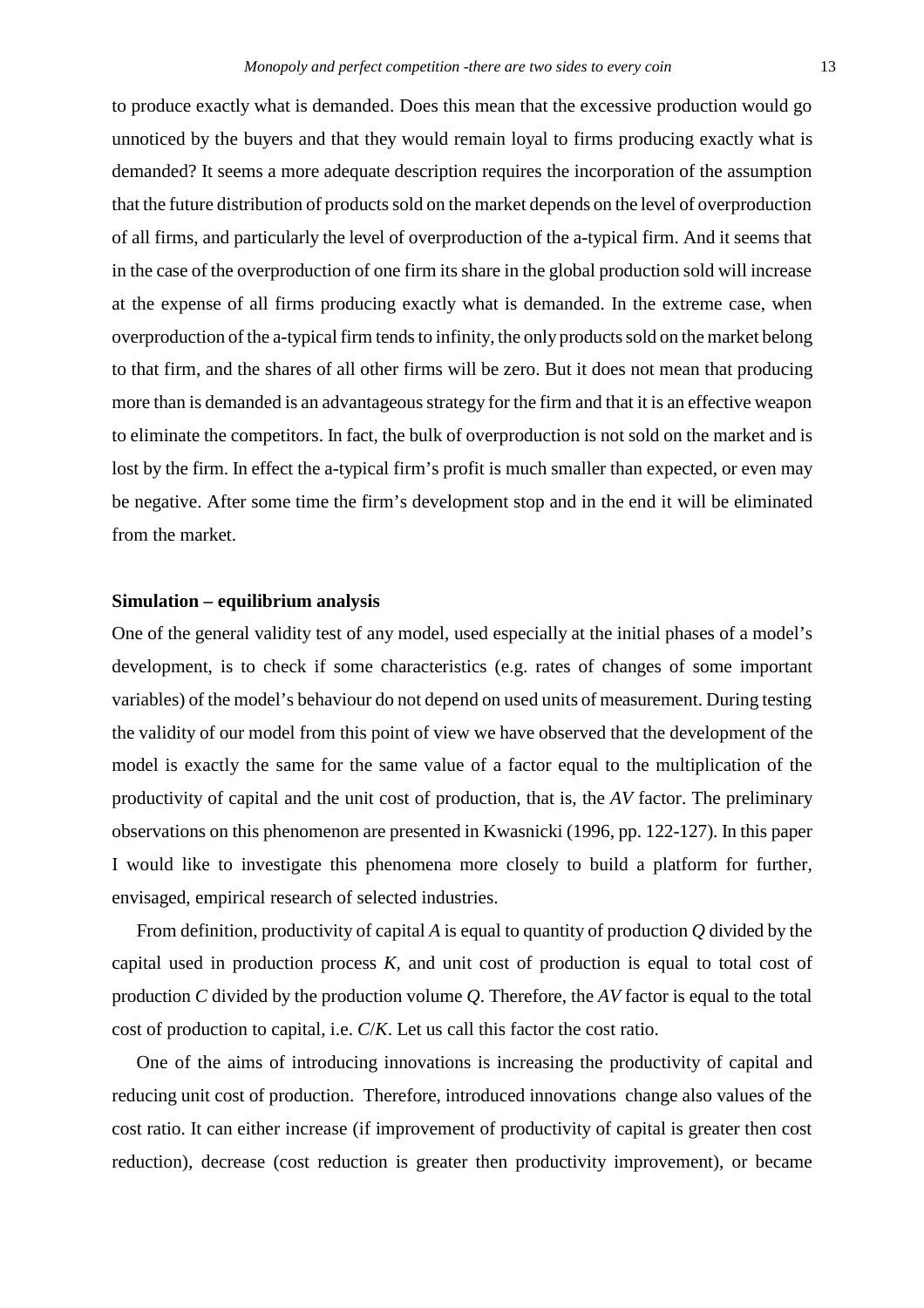constant (if ratios of changes of productivity of capital and cost reduction are exactly the same). There are some empirical evidences that in the last one hundred years the productivity of capital stays almost at the same level but unit cost of production of majority of industries was significantly reduced. Simulation results focussed on a search for so-called innovation regimes (see Kwasnicki, 1996a) suggest also that innovation allowing for reduction of the unit cost of production is more eagerly accepted by firms then innovations leading to increasing the productivity of capital. A view that in the course of development of modern industries the cost ratio is significantly reduced seems to be justified. There arises question on the significance of the *AV* reduction on the modes of development of modern industries?

Naturally economic process is extremely dynamic one, with a large number of emerging innovations and bounded rational decisions of managers (related to prices, investments and level of production) influencing development of any industry. Because of this dynamic nature of economic process we can expect that reaching the equilibrium is very difficult, and the vision of pursuit the equilibrium seems to be more close to real industrial development. Naturally using our simulation model we are able to investigate dynamics of industrial processes but it is also difficult to work out general conclusions concerning industrial development looking only at dynamic trajectories of development of different industries. An attempt to investigate dynamic properties of the model in the presence of innovation and economy of scale is presented in the next section. Comparison of simulation results presented in both sections allows to see differences between static and dynamic views of economic process.

To catch general view on industrial development let us start from investigation equilibrium properties of the model, keeping in mind that in fact it is dynamic process. Making a number of simulations for different values of the cost factor and also other parameters of the model (e.g., number of firm and their sizes, i.e. industry concentration) we are able to generate surface describing the equilibria of industry development for different values of the cost ratio and industry concentration. As it was said, industry development can be seen as pursuit of moving equilibrium. If we assume that in the course of development the cost ratio is reduced and also the concentration of industry changes then, as the first approximation, trajectories of industry development can be seen as lines on the previously generated surface of equilibrium values.

Large number of simulation experiments for different values of the cost ratio (*AV*), industry concentration (i.e. number of competing firm *n*), rate of industry growth (γ), normal rate of return (ρ), price elasticity in the demand function (β), and many others were made. Equilibrium values of one such simulation series of experiment are presented in Tables 1 and 2 (in some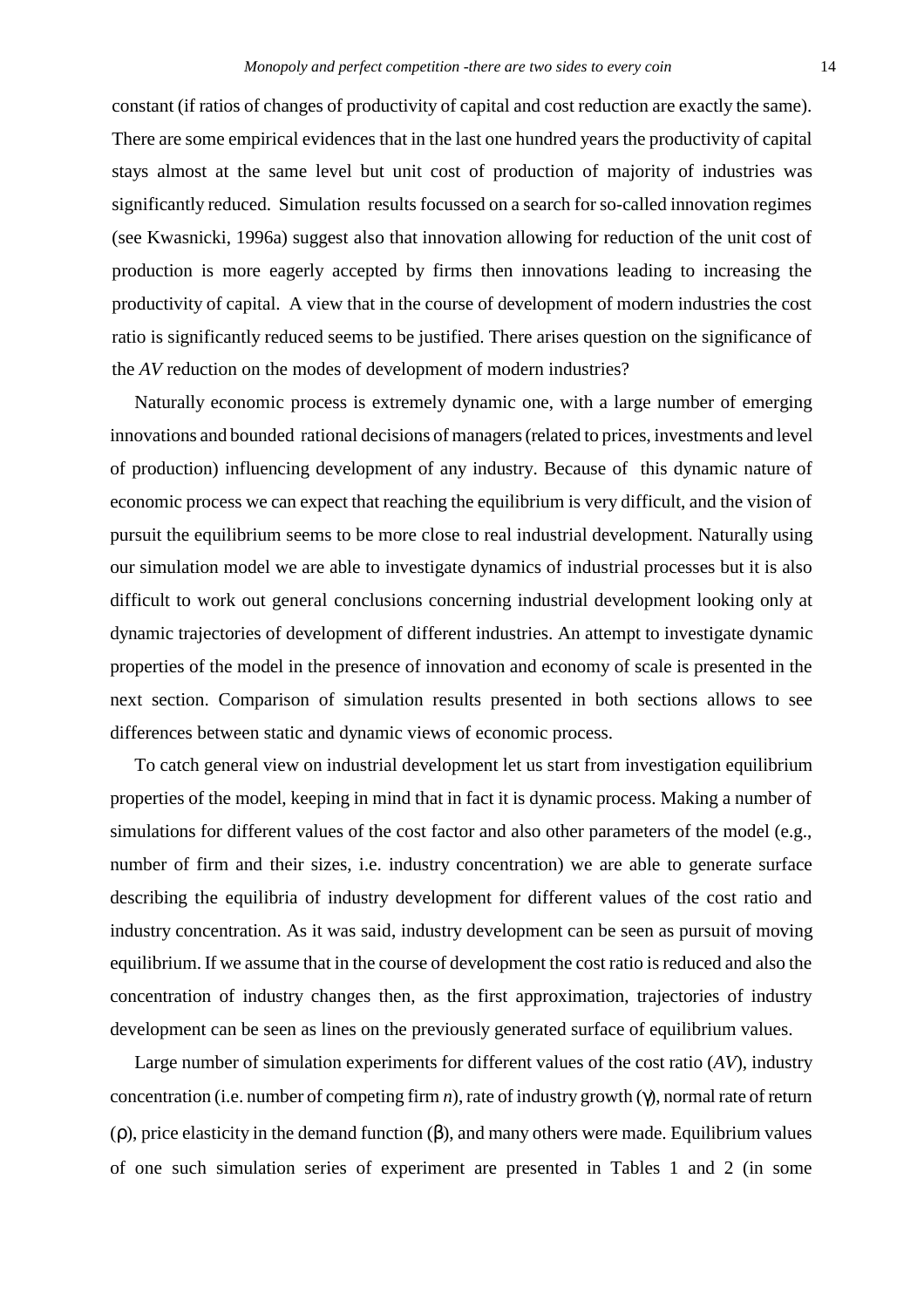experiments, industry does not reach stable equilibrium but fluctuates around steady state – these cases are italicized in the Tables). It was assumed that there is no innovation. Some parameters are constant in these series experiments (e.g.  $\beta$ =-0.3,  $\gamma$ =0,  $\rho$ =0.05). Simulation approach allows to select relatively large spectrum of change of the cost ratios – from 0.01 to 100, and also wide spectrum of change of industry concentration – from pure monopoly  $(n=1)$  to pure competition (*n*=24). Looking at the results presented in Table 1 we can see that there are two zones – first where equilibrium profit is equal to zero, and the second with the positive profit. The surface of equilibrium profit to capital ratio is presented in Figure 5, it is graphical presentation of the results in Table 1. As we see values of profit to capital ratio are for some simulations very large – naturally it is hardly to expect that such high values can be observed in real industrial processes but it is an advantage of simulation approach that we are able to create some extreme conditions and observe the hypothetical development of enquired system for those extreme conditions. We present all simulation results just to give general (although in some cases purely theoretical) view of industrial development. The border separating the two mentioned zones is drawn also in Figure 5 (the solid, thick line). In Figure 6 the same surface is enlarged to observe more details around the border. To observe the rate of growth of the profit the surface presented in Figures 5 and 6 can be 'sliced' for constant values of the cost ratio or constant values of the industry concentration. The relevant functions are presented in Figures 7 and 8 (Figures 7b and 8b corresponds to the surface presented in Figure 6a). Looking at all those figures, it is seen that after crossing the border from the zero profit zone, profit grows relatively quickly with growing values of the *AV* ratio or with increasing the concentration of the market. Irregular behaviour observed for relatively large number of firms (small concentration) are because of mentioned earlier fluctuations of development.

An analogous surface can be drawn using the simulation date from Table 2. A shape of the surface of the price margin is slightly different then the profit surface (see Figure 9 and its enlargement in Figure 10). To see more details of the price margin surface we ought to look at it from different perspective, therefore the order of *AV* and *n* axesis different then that on Figures 5 and 6. In the zero profit zone the price margin hyperbolically decreases (see also Figures 11 and 12 where the price margin surface is sliced in similar way as it was done in Figures 7 and 8 with the profit ratio surface). After reaching the border separating the two mentioned zones the price margin is constant but this constant value depends on industry concentration (and the price margin is the smaller the smaller is the concentration and the smaller is the value of the cost ratio). It can be said that the shape of the price margin surface reverses the shape of the profit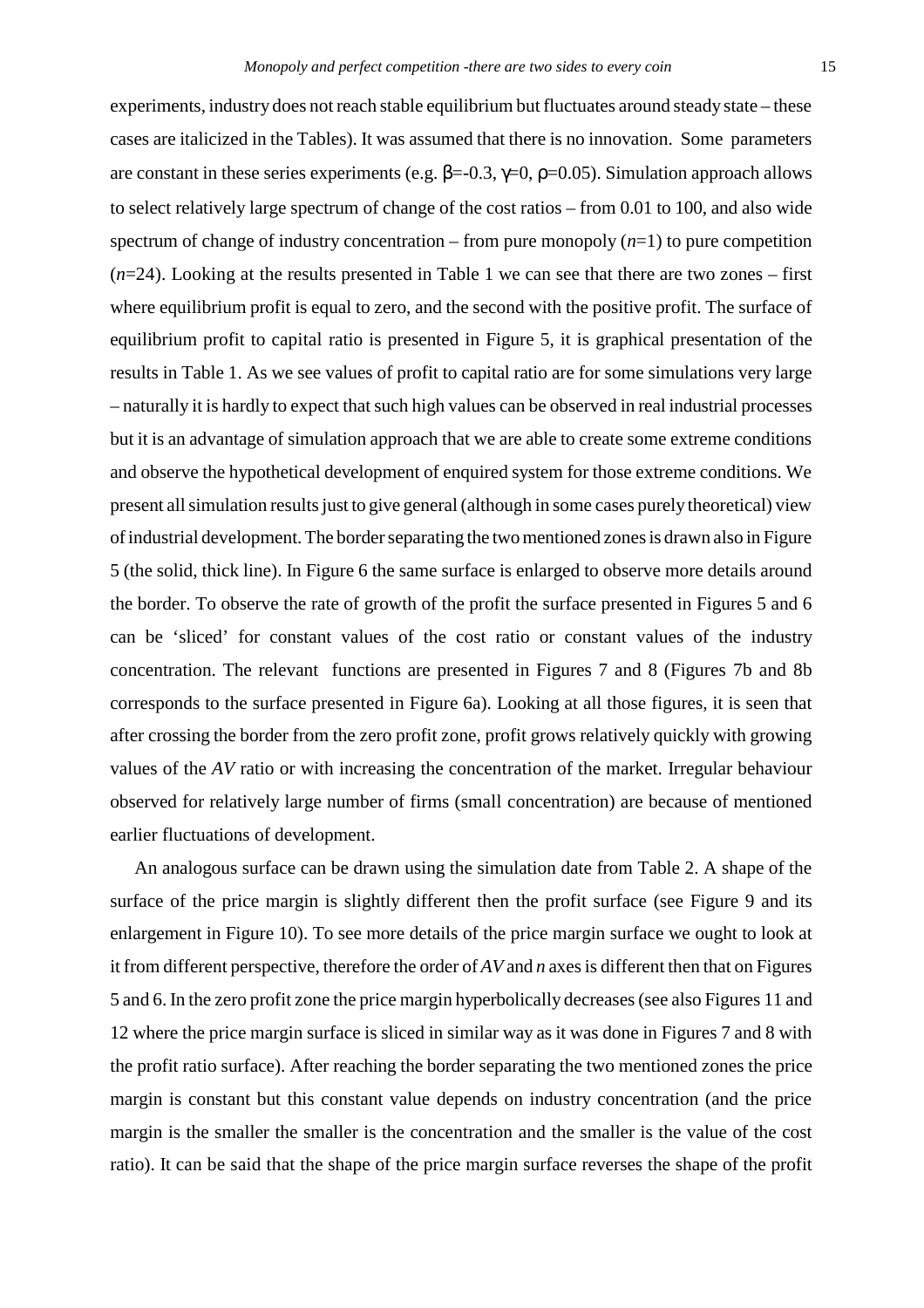ratio surface – in the zero profit zone the price margin decreases hyperbolically and vice versa in the hyperbolical growth of the profit ratio the surface of the price margin is relatively flat.

From qualitatively point of view the shapes of the profit ratio surface and the price margin surface are almost the same for different values of other model's parameters. For example for different kinds of the market (defined by the values of the price elasticity β in the demand function) we observe the same two zones but the border between these two zones is slightly shifted. The β parameter is greater then zero for commodities fulfilling primary needs and is negative for commodities fulfilling higher-order needs. The shift is the greater the smaller is the cost ratio *AV* and the greater is the concentration of the industry. The borders for four kinds of markets are presented in Figure 13. Let us notice that even for the primary goods markets ( $\beta$ >0) and for high concentration there are industry states where profit is equal to zero.

For a growing market (i.e., the rate of the market growth  $\gamma$  is greater then zero) the shape of the surfaces is almost exactly the same (and also the border does not change), the only difference is that instead of zero profit zone we have the flat area with the positive profit, e.g. for  $\gamma$ =0.05 the equilibrium value of profit to capital ratio in this zone is equal to 4.88%. Discussion on the impacts of the price elasticity  $\beta$  and the rate of market size growth  $\gamma$  on industry development is presented in (Kwasnicki, 1996, p. 136-141).

# **Simulation – dynamic analysis**

The results presented in the former section can wrongly suggest that modes of development of real industry processes are smooth and seemingly deterministic. Because of innovation and firms interaction and also 'natural' errors made by decision-makers (bounded rationality of industry actors) industry development is far from being smooth process. In this section we present results of three simulation runs just to illustrate the theoretical finding presented in the former section. It seems that, at least at the level of stylized facts, the simulation results are very close to real industrial processes. Naturally the best way to illustrate the theory would be to collect relevant data of real industrial processes and to compare the simulation results to industrial records. The author hopes that it would be possible to collect such records in future.

In the first simulation run it was assumed that innovation can be introduced by firms and that there is no economy of scale. Innovation can lead to a unit cost (*V*) reduction and productivity of capital (*A*) increasing. The changes of these two factors can cause either increasing and decreasing of the cost factor (*AV*). But concurrently to changes of costs and productivity there occur improvements of products' technical performance, i.e. increasing of technological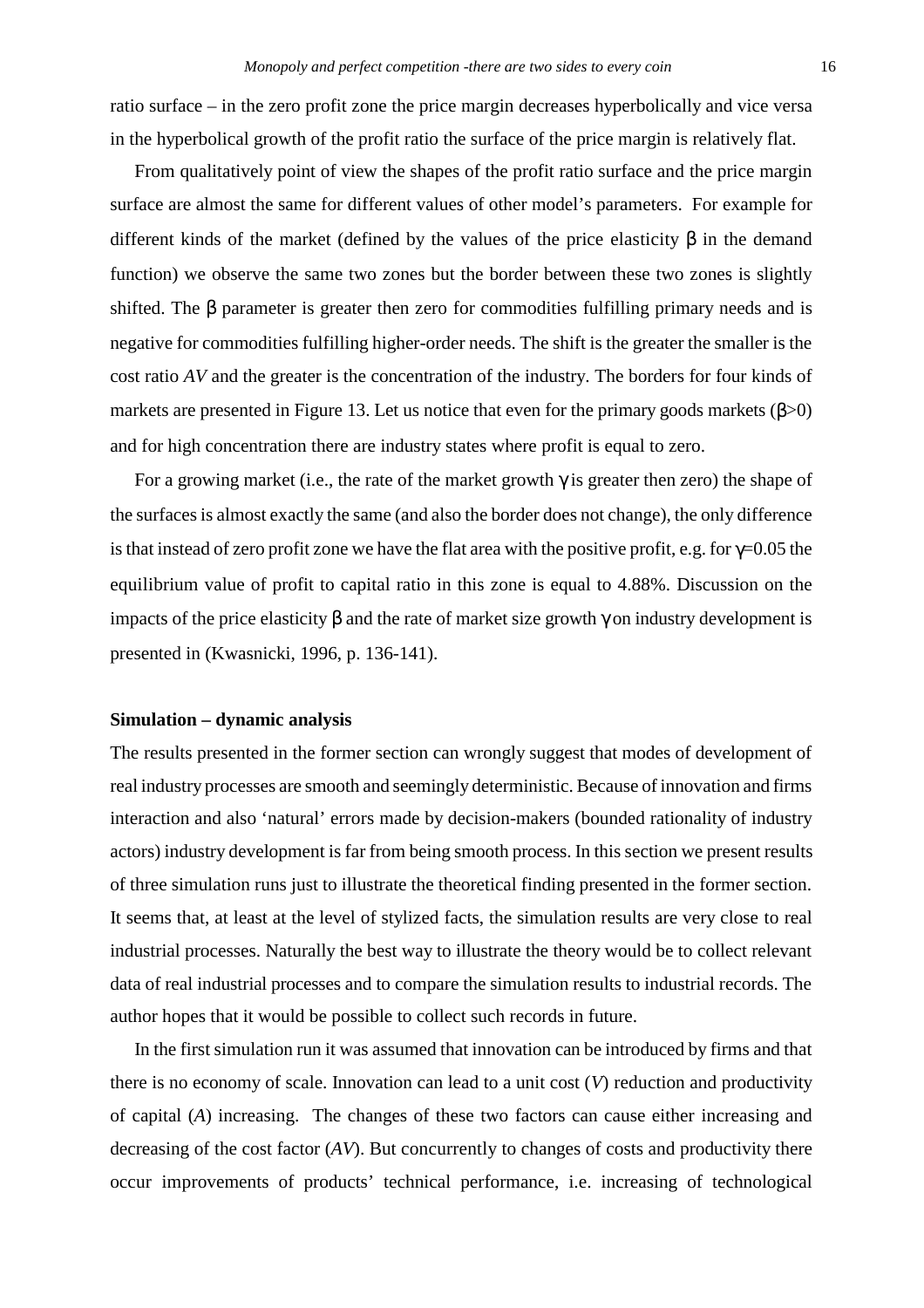competitiveness. Therefore, each innovation can be considered as complex one. Each firm trying to introduce innovation faces the problem of considering positive and negative factors of each innovation. It frequently happens that accepted innovation allows to increase technical competitiveness but also increase of unit cost of production or decreasing of productivity of capital, but also it happens that reduction of unit cost of production is accompanied by decreasing of technical competitiveness and decreasing of productivity of capital.

In the second experiment it was assumed that there are no innovation and the only way to reduce unit cost of production is exploitation of economy of scale. The third experiment is a combination of two former simulations – innovations and economy of scale are present and in a sense cooperate in the process of cost reduction.

Let us call this three experiments 'innovation', 'economy of scale' and 'innovation  $\&$ economy of scale', respectively. These labels are used in all following figures. The results of basic characteristics of development in all these experiments (namely unit cost of production, productivity of capital and technical competitiveness) are presented in Figures 14 and 15. In the first experiment innovations allows to reduce the average value of unit cost of production five times (from initial 5 to 0.986). Economy of scale in the second experiment allows to reduce average cost almost nine times (from initial value of 4.86 to 0.53 in the last year of simulation). Let us notice rather smooth curves of characteristics in the second experiment and fluctuated development in the presence of innovation (what is mainly caused by random process of innovation emergencies). Because of no innovation in the 'economy of scale' experiment, values of productivity of capital and technical competitiveness are constant and equal to their initial values during the whole simulation period (0.1 and 0.14, respectively). Cost reduction in the third experiment is accelerated by cooperation of innovation and economy of scale – the average unit cost of production is more than 300 times reduced (from initial value of 4.86 to 0.014). In the year 49 one small firm introduced innovation allowing for significant improvement of products' technical performance (technical competitiveness of that innovation was almost 40% better than the average technical competitiveness in the industry) and to improve also productivity of capital (by around 10%). As it is frequently observed in real processes, the technical performance and productivity of capital improvements are accompanied by increasing of the unit cost of production (in our simulation experiment that increase is around seven times above the average cost –the average cost increased because of economy of scale exploitation by large firms in the period just before introducing the innovation). In spite of this disadvantage the innovation was accepted by the market. Therefore in the next decade almost tenfold increasing of unit cost of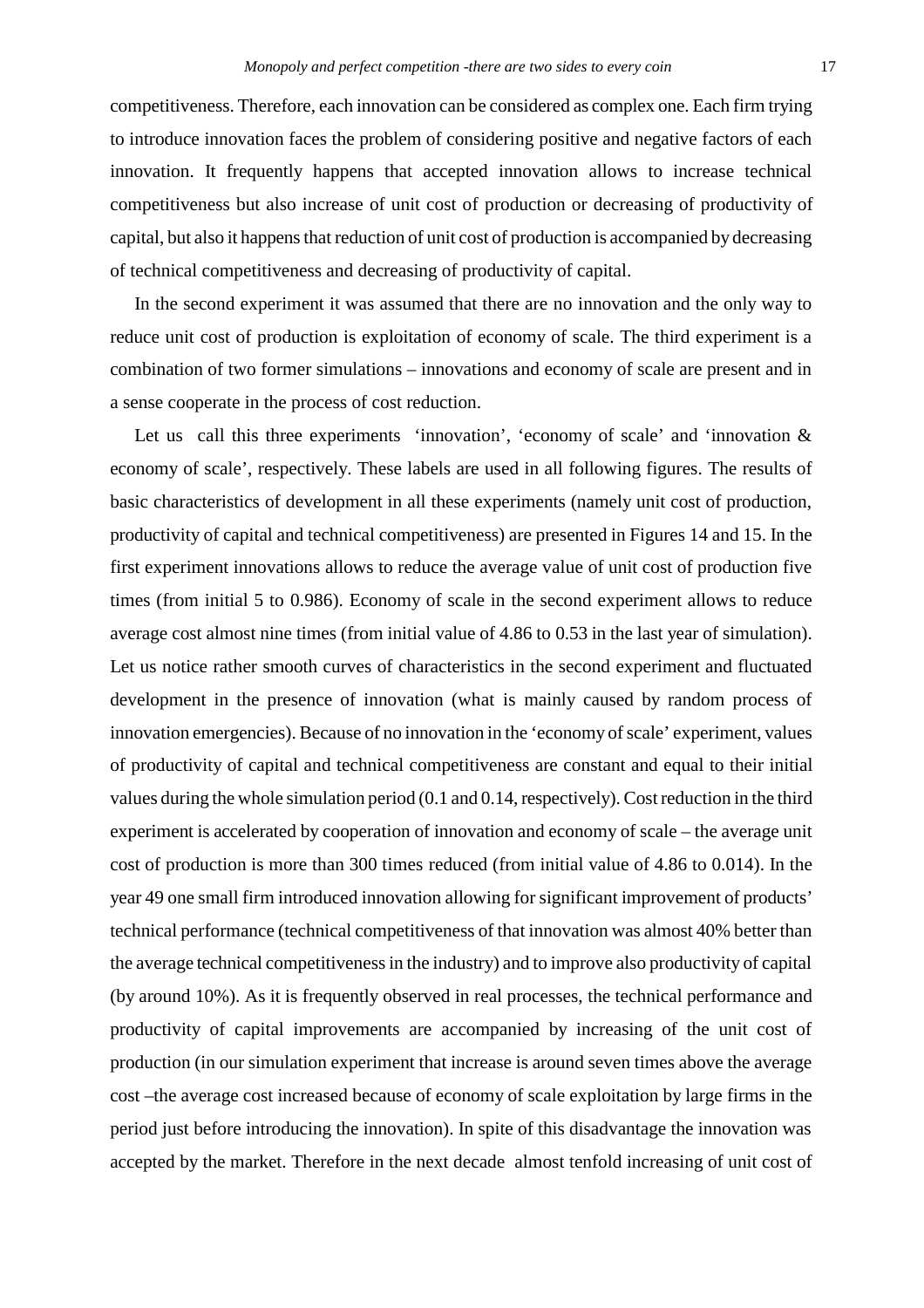production was observed, but due of further innovations and once again economy of scale exploitation the cost was reduced to the final value of 0.014. Concurrently improvement of technical competitiveness was observed, and the final value of average competitiveness is 2.36. Let us notice the second radical innovation, which emerged in the beginning of the ninth decade. The innovation allowed for further improvement of technical competitiveness by almost 30% but it was accompanied by a small increasing of unit cost of production and slight deterioration of productivity of capital (compare Figures 14 and 15). Improvement of technical performance was considered as more advantageous than the deterioration of cost of production and productivity of capital.

Changes of the cost ratio *(AV*) are presented in Figure 16a (note the logarithmic scale of the *AV* axis). In the presence of innovation the cost ratio was reduced 2.6 times (from initial value of 0.5 to the final value in the last year of 0.19). Economy of scale allowed to reduce the cost ratio more than 9 times in the second experiment(to the final value equal to 0.053). In the third experiment the cooperation of innovation and economy of scale allowed to reduce the cost ratio more than 200 times (to the final value 0.0023). We can see that synergic effect of innovation and economy of scale is much greater than simply multiplication of separated influences of both factors.

The differences of development in all three experiments are also visible in changes of industry concentration. In Figure 16b the Herfindahl firm's number equivalent  $(n_H)$  is presented. In all three experiments there are 12 firms of different size at the initial moment (the largest firm has 16.7% share of the market the smallest 0.5% share, what makes that the initial industry was equivalent to almost 9 equal sized firms –  $n_H$ = 8.93). Each year a number of new firms try to enter the industry. In all experiments, because of either innovation and economy of scale, the industry becomes more and more concentrated (although in the second experiment in the first decade after the first radical innovation emergence the industry concentration decreased). In 'innovation' experiment in the final year of simulation there are 18 firms but most of them are rather small and the market is equivalent to duopoly  $(n<sub>H</sub>=1.82)$ . Economy of scale causes much greater concentration. When there is no innovation and only economy of scale influences concentration the smaller firms are very quickly eliminated and since the year 90 only one firm operates on the market (out of the initial 12 firms). Allowing firms to innovate causes fluctuation of industry concentration. In the third experiment in the end of simulation five firms operated in the market, although four of them were rather small ( $n_H$  = 1.013).

Comparing the fluctuation of industry concentration with parallel changes of other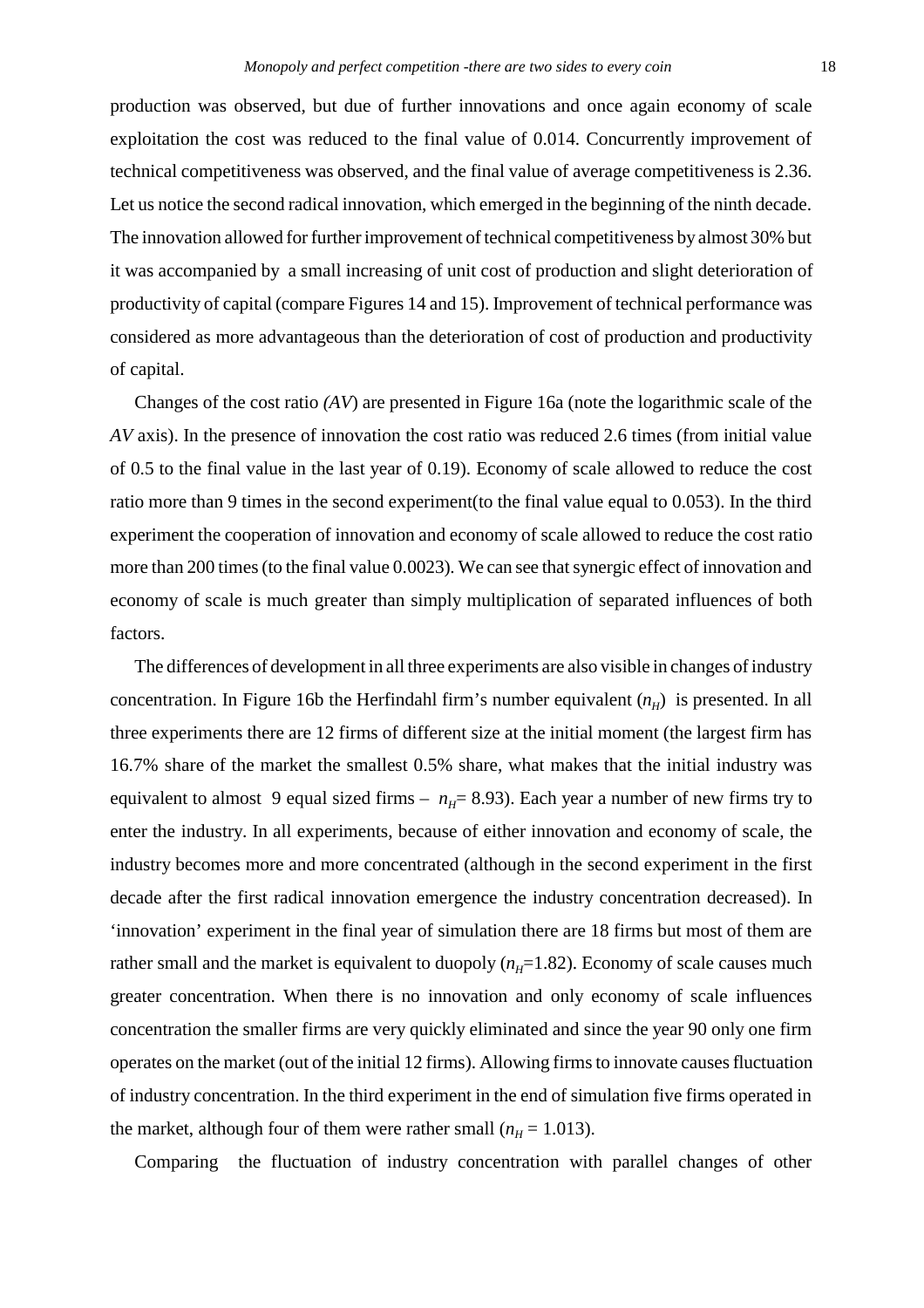characteristics of industry development we can observe that the fluctuations are mainly correlated to emergence of innovation, and the more radical innovation introduced the higher increase of number of the entering firms on the market. As it was mentioned earlier, in the third experiment two radical innovation emerged in the third experiment around the years 50 and 90, but only the first innovation caused reduction of industry concentration (there are more than 50 firms operating on the market in the next decades after the first radical innovation emergence and the maximum value of  $n_H$  is equal to 18.9). It happened that the first radical innovation was found by small firms and the large firms were not able to copy it in relatively short period of time. It gave the possibility to enter the market by other small firms and therefore in the end of sixth decade the Herifindahl equivalent number of firms was equal to almost 20 firms. The second radical innovation was found by the largest firm and therefore we do not observe similar reduction of industry concentration in the ninth decade.

Discussed results presented in the Figures14 to 16 allow to draw trajectories of development of profit to capital ratio and the margin of price over the plane  $n_H \times \log (AV)$ . The best way it would be to draw these trajectories together with the equilibrium surfaces (as presented in Figures 6 and 10) but the readability of such figures is very poor. We present only the trajectory of Profit/Capital ratio (Figure 17). In Figure 17a all three trajectories are drawn but the picture is dominated but the trajectory of the third experiments (profit to capital ratio in the third experiment is much greater then in the two other experiment). Therefore, in Figure 17b we present the trajectories for two first experiments. We can see that the trajectories fluctuate and are placed above and also below the 'equilibrium' surface. Fluctuations are much significant in the presence of innovation. In all three trajectories we can distinguish two phases: the first phase is characterized by domination of increasing concentration of industry and the second one by the reduction of the cost factor *AV*. The trajectory marked 'innovation' in Figure 17b is rather typical trajectory in the presence of innovation – with rather large fluctuations, turns and reverses of the course of development. Similar view is produced by the trajectory of a price margin, but instead of presenting the trajectories, to observe more details, let we look at the changes of these two characteristics as a function of time. In Figure 18 average values of profit to capital ratio is presented. When there is no economy of scale and only innovation processes influence industry development the fluctuations of profit to capital ratio and price margins are significant. Introducing (incremental) innovation allows to get profit around 8% but also, in some periods, causes an average profit to drop to the value of -2% (but even at this stage of development still some advantageous firms are able to produce rather high positive profit). Small fluctuations in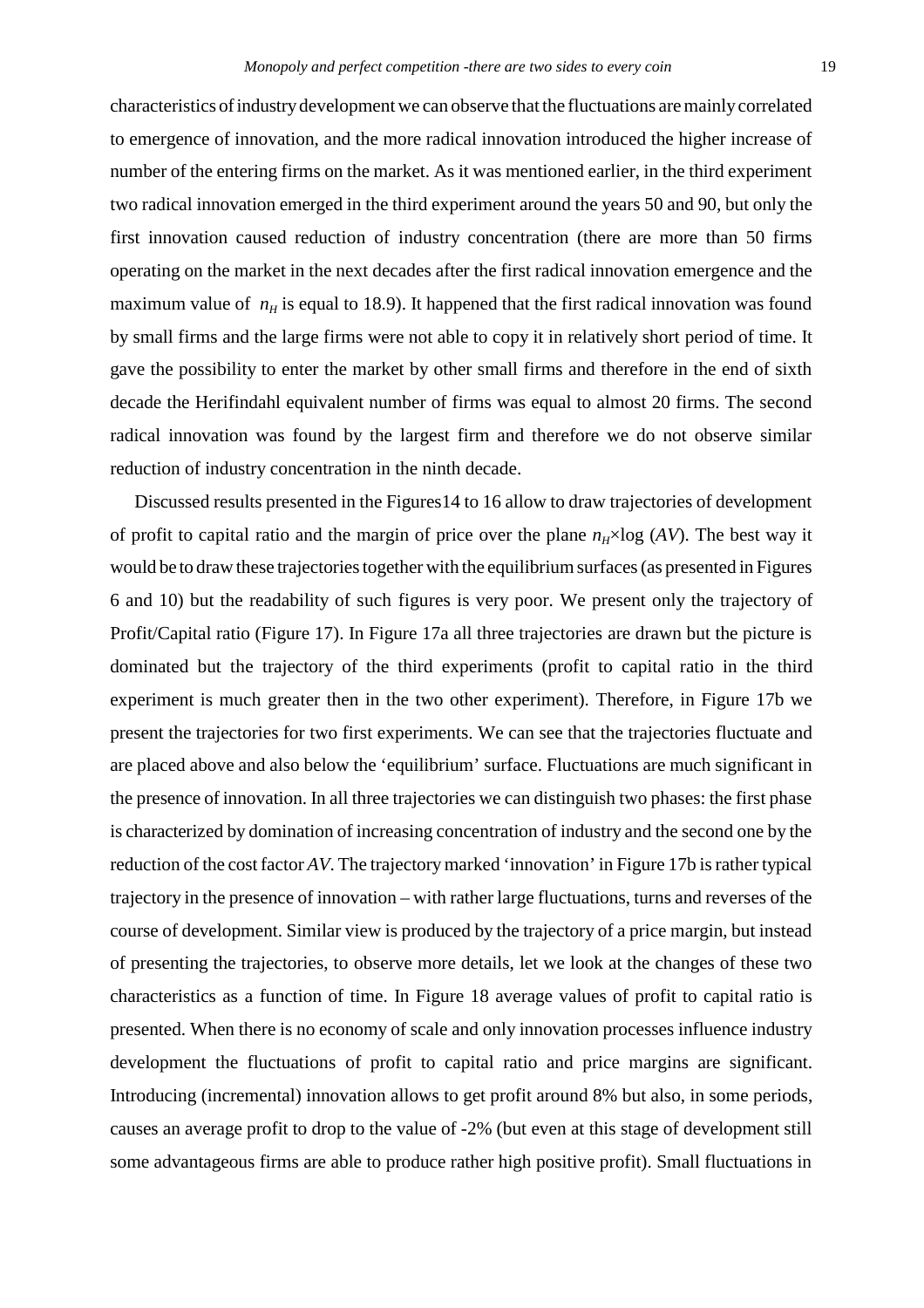the simulation run with presence of economy of scale (and no innovation) are caused by discrepancies of firms expectations on future development of the industry and real industry development (this wrong decisions can be ascribed to firms' bounded rationality). The same kind of fluctuation is observed in the third experiment (see Figure 18b, and also a more detailed chart in the top right corner of that figure). Radical innovation which emerged in year 49 caused relatively deep reduction of average profit in the  $5<sup>th</sup>$  decade (to -27%) but within next few years industry witnessed high growth and the average profit increased to 55% (but very quickly dropped to relatively small values of  $4\%$ ). The second radical innovation (in the  $9<sup>th</sup>$  decade) was found by the largest firm. At the moment of that innovation introduction there were 32 operating firms but most of them very small ( $n_H$  = 1.97). The largest firm was not able to exploit the advantages of this radical innovation because at this stage the capital ratio *AV* was relatively small (around 0.03). The maximum average profit after emergence of this innovation was less then 2%.

Development of a price margin is presented in the Figure 19. In the presence of innovation (and no economy of scale) the price margin was no greater then 2.3. Slightly grater price margin was observed in the presence economy of scale (Figure 19a). Maximum value of this ratio was around 5. Full exploitation of innovation process and economy of scale caused very high price margin values (up to 160) and high concentration of industry. But it does not mean that the largest firm in the third experiment (being in fact very close to monopolist position) reached enormous profits. As it was mentioned, the cost ratio *AV* at this stage of development was around 0.03 and, accordingly to the findings presented in the former section, this caused that in the last decades of simulation the profit of this 'monopolist' was no larger then 0.7%.

#### **Conclusions**

The presented results are purely theoretical and ought to be the subject of further study and verification. In particular a comparative study of real industrial processes focussed on the modes of development related to different values of the cost ratio ought to be made. But even at the current stage of research, after the preliminary simulation studies and a 'stylized' comparison of the models' behaviour with real industrial development, it transpires that for plausible values of the cost ratio the behaviour of our model strongly resembles the behaviour of real industries.

Values of the cost ratio are simple real numbers and do not depend on the units of measure of capital and production. It seems that the cost ratio may be used as the practical characteristic for the classification of industries. Small values of the cost ratio indicate that in this type of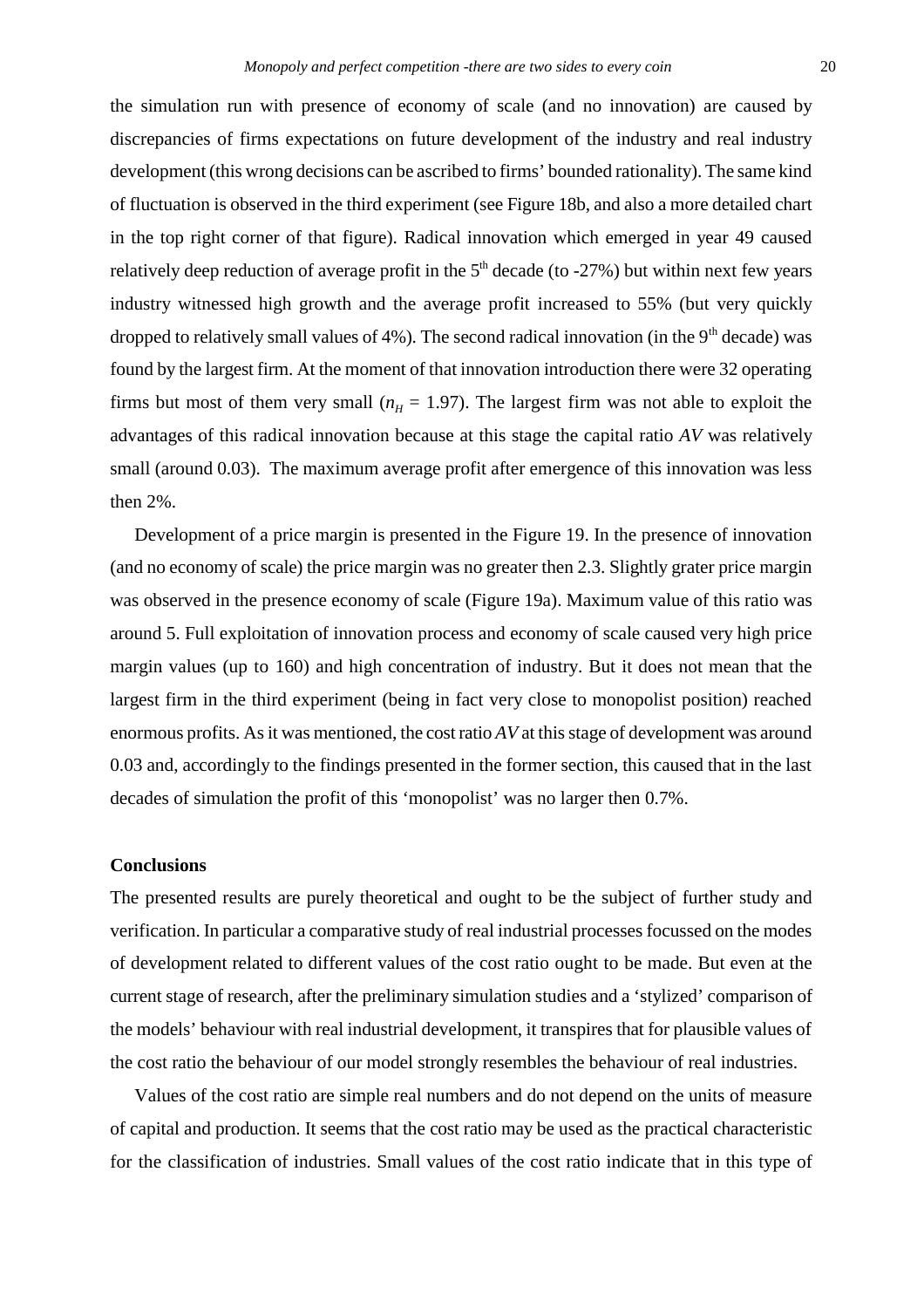industry a large capital is required to manufacture products at relatively low cost, and vice versa, a large cost ratio means that in this type of industry a relatively small capital is engaged to manufacture products at high cost. Industries with large productivity of capital and low unit cost of production may have the same cost ratio as industries with small productivity of capital and high unit cost of production; and the result is that in all such cases the characteristics of the industry development, in the absence of innovations, are exactly the same.

It may be expected that labour cost is a major part of the unit cost of production, so the invariability of development of different types of industries for the same value of the cost ratio resembles the classical finding of substituting labour with capital.

On the basis of the presented results one may draw the conclusion that it is possible to imagine situations (industry regimes) in which highly concentrated industries behave as industry with large number of firms being in a state of pure competition (namely, for very small values of the cost ratio *AV*) and also industry regimes in which numerous competitors behave as oligopolist (or even as a monopolist), namely, for high values of the cost ratio *AV*. These findings are purely theoretical and ought to be verified using real data of industrial development. The open question is if in real industrial processes we observe such small and large values of the cost ratio?

As a hypothesis, it may be stated that in real industrial processes, because of introducing innovations reducing unit cost of production, the cost factor is reduced in successive stages of an industry development. Therefore, for matured innovative industries we can expect higher competitive conditions of development.

# **References**

Kwasnicki W., Kwasnicka H. (1992), Market, Innovation, Competition. An Evolutionary Model of Industrial Dynamics, *Journal of Economic Behavior and Organization*, vol. 19, 343-68. Kwasnicki W., Kwasnicka H. (1994) Bounded Rationality and Fluctuations in Industry Development – an Evolutionary Model, in Robert Delorme and Kurt Dopfer (eds), *The Political Economy of Diversity: Evolutionary Perspectives on Economic Order and Disorder*, Cheltenham, UK, Brookfield, US: Edward Elgar Publishing Limited.

Kwasnicki Witold (1996), *Knowledge, Innovation, and Economy. An Evolutionary Exploration*, Cheltenham, UK, Brookfield, US: Edward Elgar Publishing Limited (the first edition in 1994 by Oficyna Wydawnicza Politechniki Wroclawskiej; Wroclaw).

Kwasnicki Witold (1996a), Innovation Regimes, entry and market structure, *Journal of*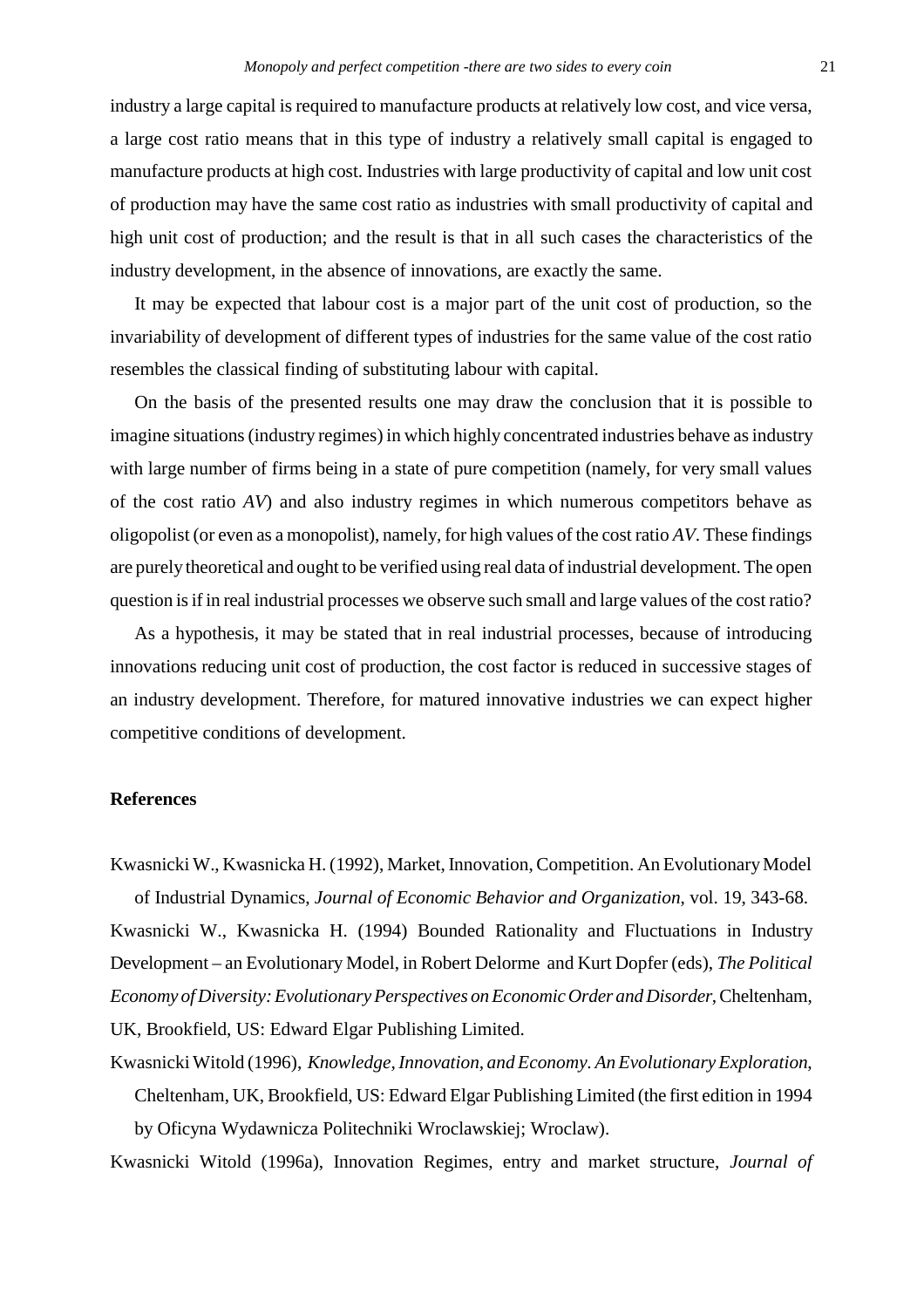*Evolutionary Economics*, 6:375-409.

- Nelson Richard R., Winter Sidney G. (1982), *An Evolutionary Theory of Economic Change*, Harvard University Press, Cambridge, MA.
- Simon H.A. (1986), On behavioral and rational foundations of economic dynamics, [in:] Day R.H., Eliasson G. (eds.), *The Dynamics of Market Economies*, Amsterdam: North-Holland.
- Winter Sidney (1984), Schumpeterian competition in alternative technological regimes, *Journal of Economic Behavior and Organization* 5, 287-320.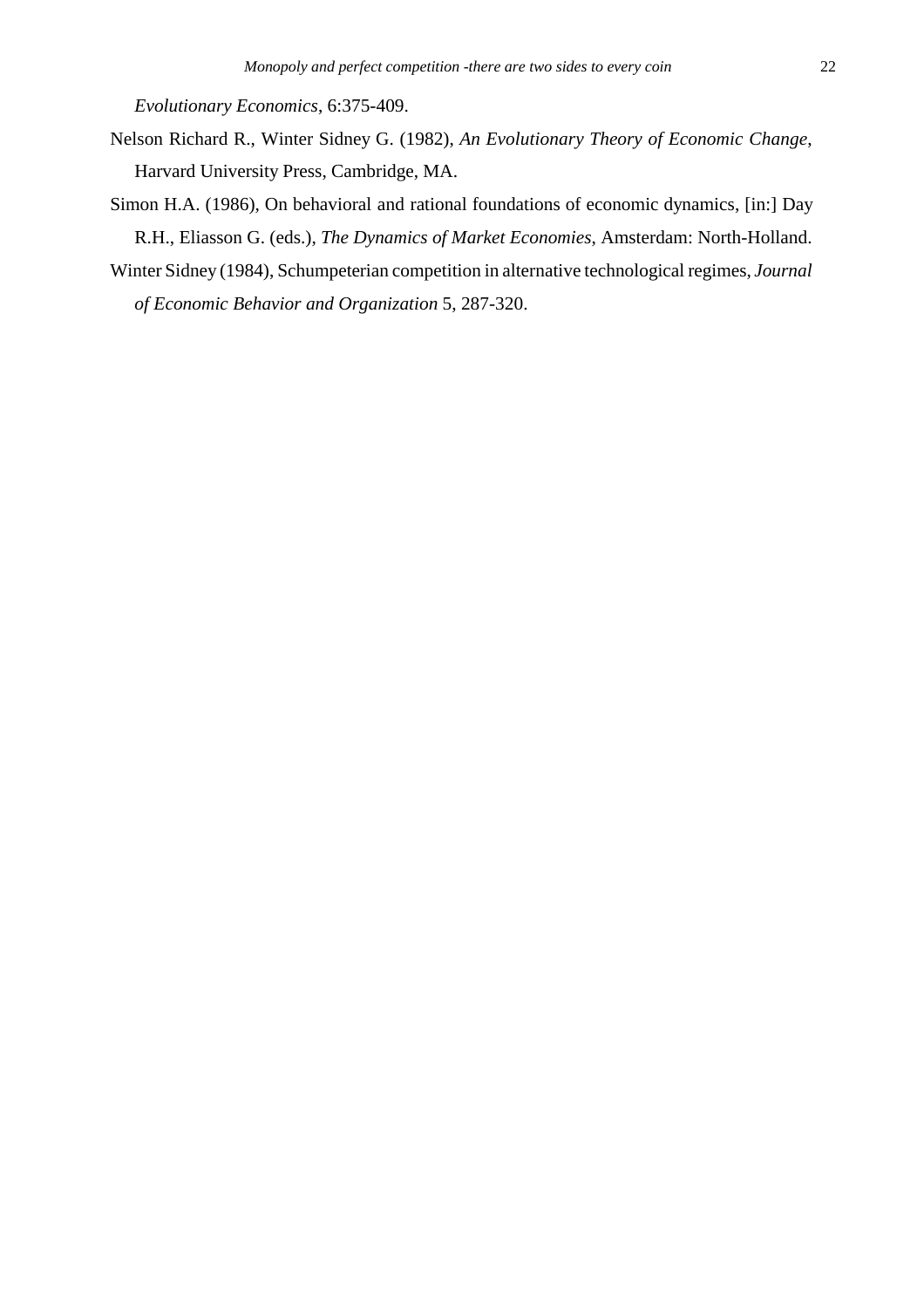|                | number of firms $(n)$ |                |                |         |         |         |        |       |  |
|----------------|-----------------------|----------------|----------------|---------|---------|---------|--------|-------|--|
| AV             |                       | $\overline{2}$ | $\overline{4}$ | 8       | 12      | 16      | 20     | 24    |  |
| 0.01           | 0.00                  | 0.00           | 0.00           | 0.00    | 0.00    | 0.00    | 0.00   | 0.00  |  |
| 0.02           | 0.00                  | 0.00           | 0.00           | 0.00    | 0.00    | 0.00    | 0.00   | 0.00  |  |
| 0.05           | 0.00                  | 0.00           | 0.00           | 0.00    | 0.00    | 0.00    | 0.00   | 0.00  |  |
| 0.075          | 4.29                  | 0.00           | 0.00           | 0.00    | 0.00    | 0.00    | 0.00   | 0.00  |  |
| 0.1            | 12.38                 | 0.00           | 0.00           | 0.00    | 0.00    | 0.00    | 0.00   | 0.00  |  |
| 0.2            | 44.76                 | 5.08           | 0.00           | 0.00    | 0.00    | 0.00    | 0.00   | 0.00  |  |
| 0.5            | 141.10                | 42.69          | 12.10          | 0.00    | 0.00    | 0.00    | 0.00   | 0.00  |  |
| 0.75           | 228.86                | 74.04          | 28.14          | 4.75    | 0.00    | 0.00    | 0.00   | 0.00  |  |
| 1              | 303.80                | 105.38         | 44.19          | 12.10   | 1.28    | 0.00    | 0.00   | 0.00  |  |
| $\overline{2}$ | 627.60                | 230.77         | 108.38         | 44.19   | 22.57   | 11.08   | 5.27   | 1.73  |  |
| 5              | 1599.00               | 606.90         | 300.96         | 140.50  | 86.43   | 59.50   | 39.29  | 78.57 |  |
| 7.5            | 2409.00               | 920.40         | 461.44         | 220.75  | 139.64  | 99.26   | 26.25  |       |  |
| 10             | 3218.00               | 1233.80        | 621.92         | 301.00  | 192.85  | 139.01  | 43.43  |       |  |
| 20             | 6456.00               | 2488.00        | 1263.80        | 622.00  | 405.70  | 298.02  | 112.00 |       |  |
| 50             | 16170.00              | 6249.20        | 3189.60        | 1585.00 | 1044.30 | 775.04  |        |       |  |
| 75             | 24266.00              | 9383.80        | 4794.40        | 2385.50 | 1576.40 | 1172.60 |        |       |  |
| 100            | 32361.00              | 12151.80       | 6399.20        | 3190.00 | 2108.60 | 1570.10 |        |       |  |

Table 1. Profit to Capital for different values of the cost ratio and the industry concentration

Table 2. Price to unit cost for different values of the cost ratio and the industry concentration

|              | number of firms $(n)$ |       |       |       |       |       |       |       |  |  |
|--------------|-----------------------|-------|-------|-------|-------|-------|-------|-------|--|--|
| AV           | 1                     | 2     | 4     | 8     | 12    | 16    | 20    | 24    |  |  |
| 0.01         | 21.00                 | 21.00 | 21.00 | 21.00 | 21.00 | 21.00 | 21.00 | 21.00 |  |  |
| 0.02         | 11.00                 | 11.00 | 11.00 | 11.00 | 11.00 | 11.00 | 11.00 | 11.00 |  |  |
| 0.05         | 5.00                  | 5.00  | 5.00  | 5.00  | 5.00  | 5.00  | 5.00  | 5.00  |  |  |
| 0.075        | 4.24                  | 3.67  | 3.67  | 3.67  | 3.67  | 3.67  | 3.67  | 3.67  |  |  |
| 0.1          | 4.24                  | 3.00  | 3.00  | 3.00  | 3.00  | 3.00  | 3.00  | 3.00  |  |  |
| 0.2          | 4.24                  | 2.25  | 2.00  | 2.00  | 2.00  | 2.00  | 2.00  | 2.00  |  |  |
| 0.5          | 4.24                  | 2.25  | 1.64  | 1.40  | 1.40  | 1.40  | 1.40  | 1.40  |  |  |
| 0.75         | 4.24                  | 2.25  | 1.64  | 1.32  | 1.27  | 1.27  | 1.27  | 1.27  |  |  |
| $\mathbf{1}$ | 4.24                  | 2.25  | 1.64  | 1.32  | 1.21  | 1.20  | 1.20  | 1.20  |  |  |
| $\sqrt{2}$   | 4.24                  | 2.25  | 1.64  | 1.32  | 1.21  | 1.16  | 1.13  | 1.11  |  |  |
| 5            | 4.24                  | 2.25  | 1.64  | 1.32  | 1.21  | 1.16  | 1.13  | 1.11  |  |  |
| 7.5          | 4.24                  | 2.25  | 1.64  | 1.32  | 1.21  | 1.16  | 1.09  |       |  |  |
| 10           | 4.24                  | 2.25  | 1.64  | 1.32  | 1.21  | 1.16  | 1.09  |       |  |  |
| 20           | 4.24                  | 2.25  | 1.64  | 1.32  | 1.21  | 1.16  | 1.09  |       |  |  |
| 50           | 4.24                  | 2.25  | 1.64  | 1.32  | 1.21  | 1.16  |       |       |  |  |
| 75           | 4.24                  | 2.25  | 1.64  | 1.32  | 1.21  | 1.16  |       |       |  |  |
| 100          | 4.24                  | 2.25  | 1.64  | 1.32  | 1.21  | 1.16  |       |       |  |  |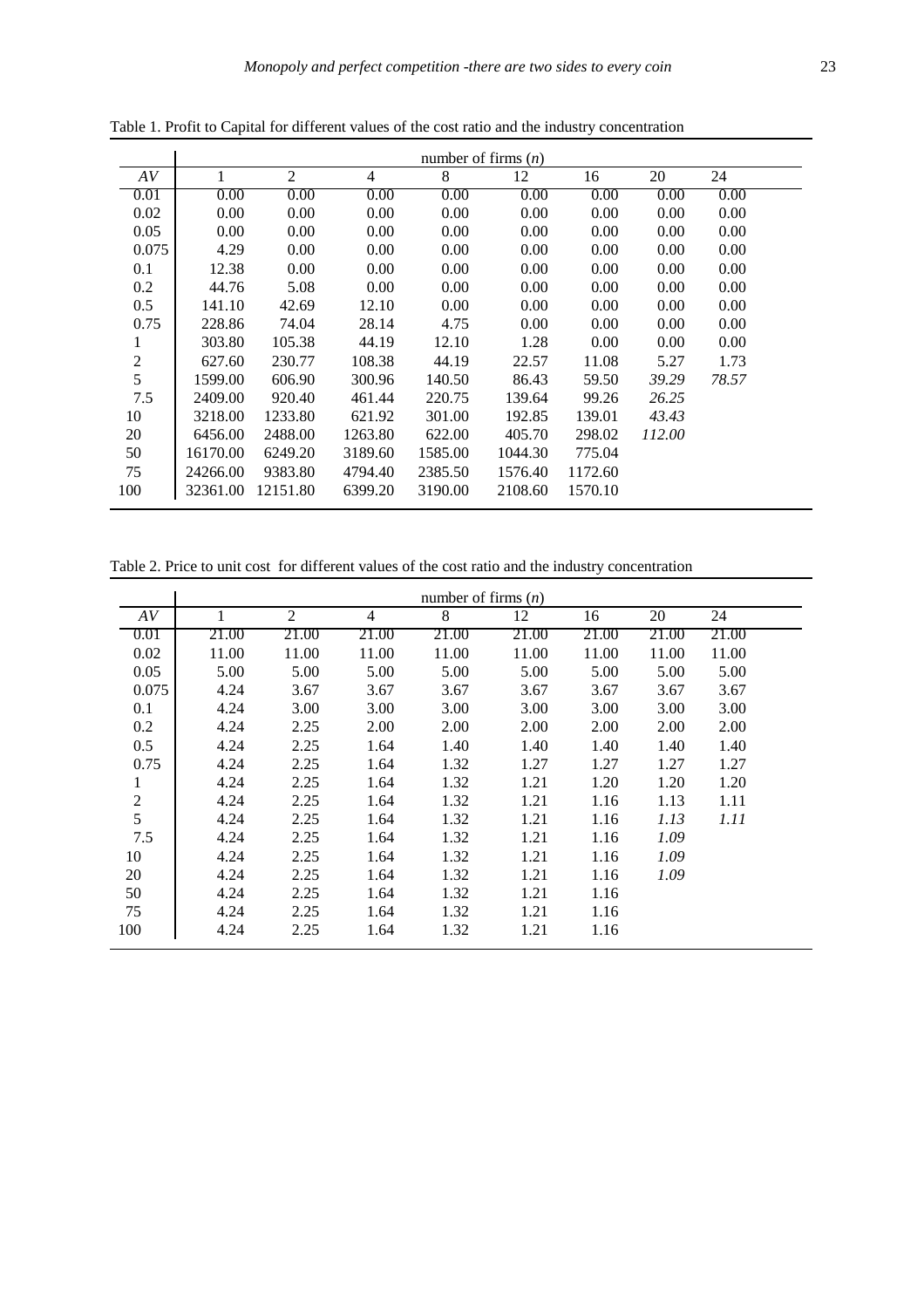

Figure 1. General structure of the evolutionary industrial model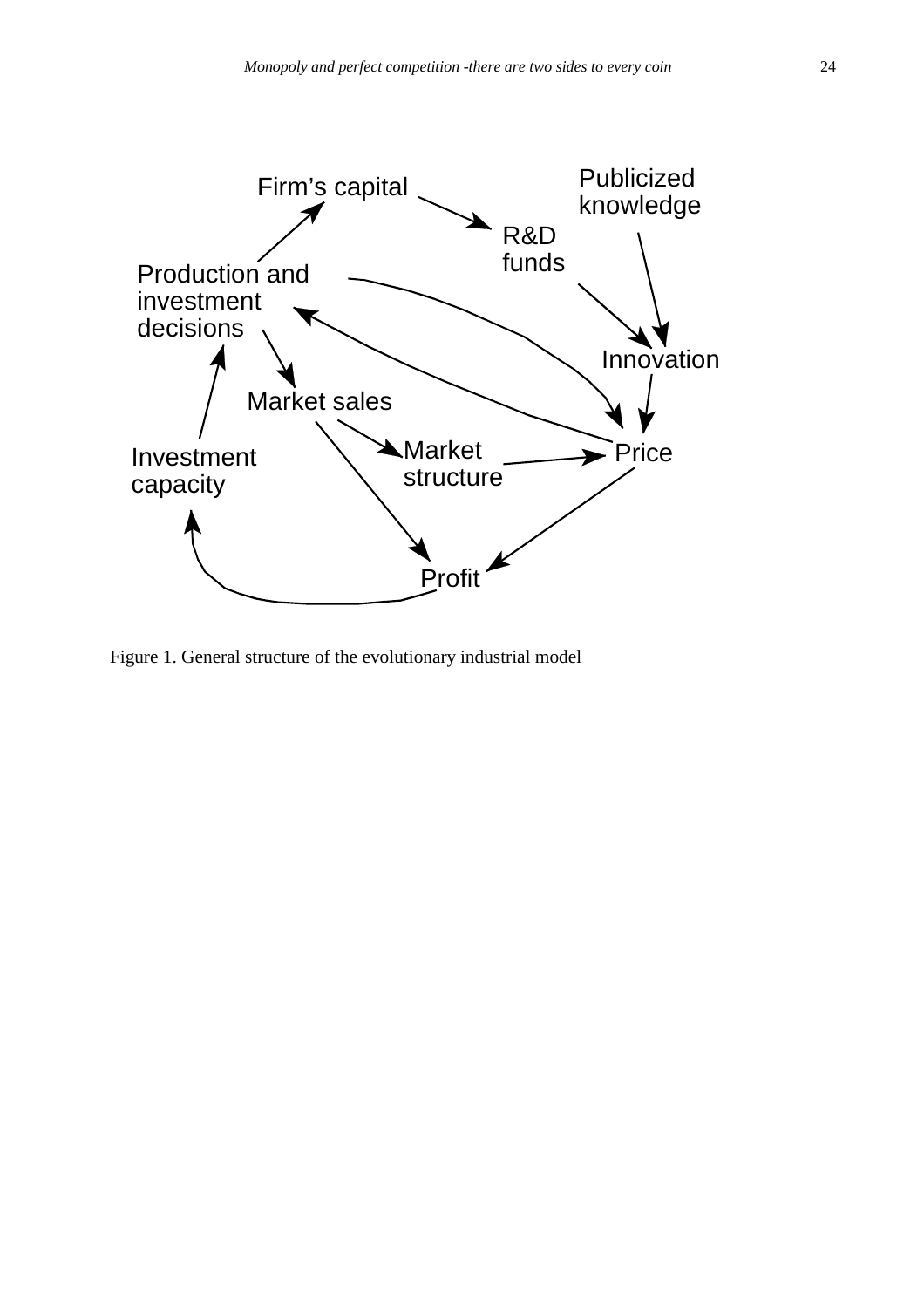

Figure 2. Routines transition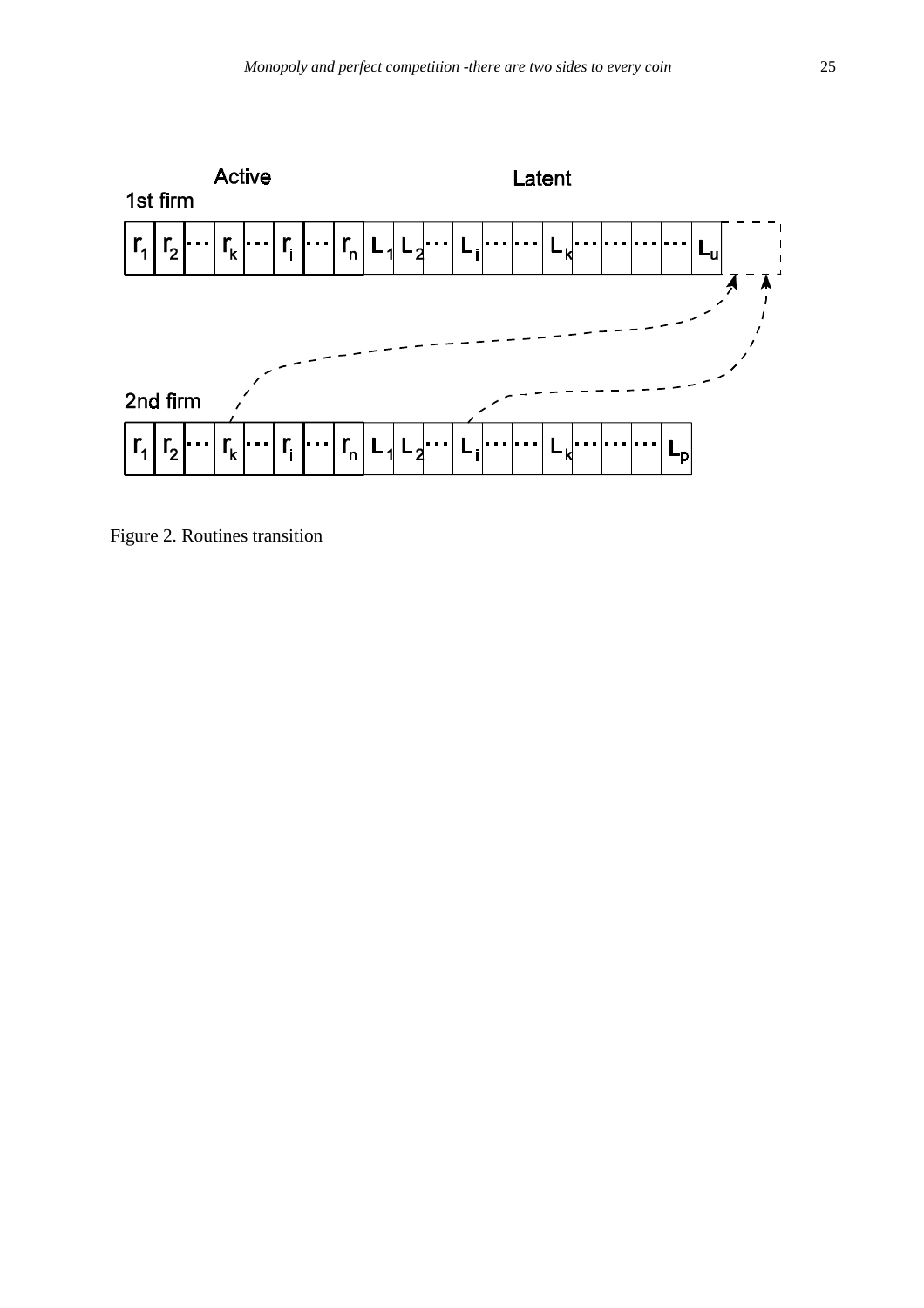

Figure 3. Routines transposition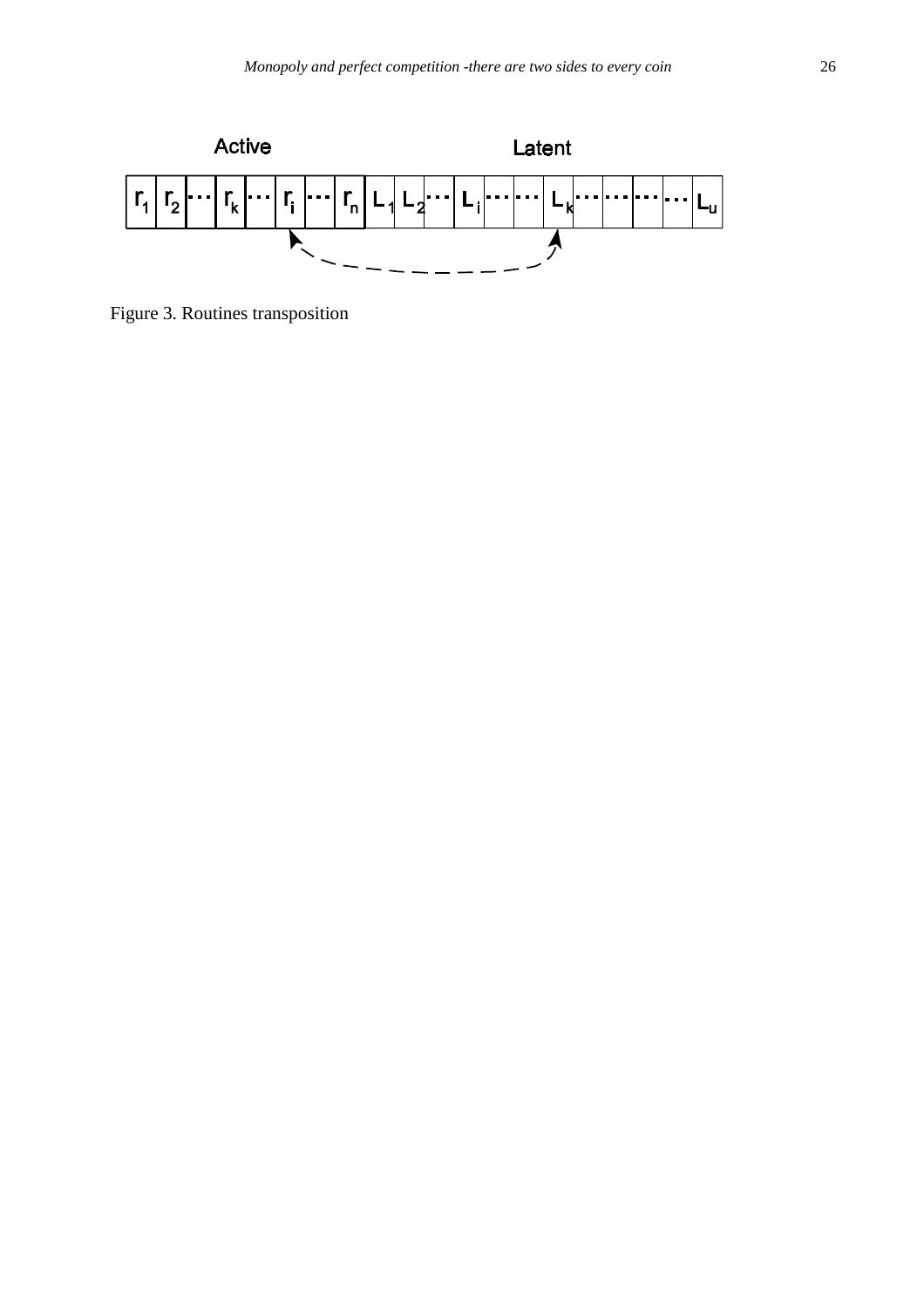

Figure 4. From routines to competitiveness, productivity of capital and unit cost of production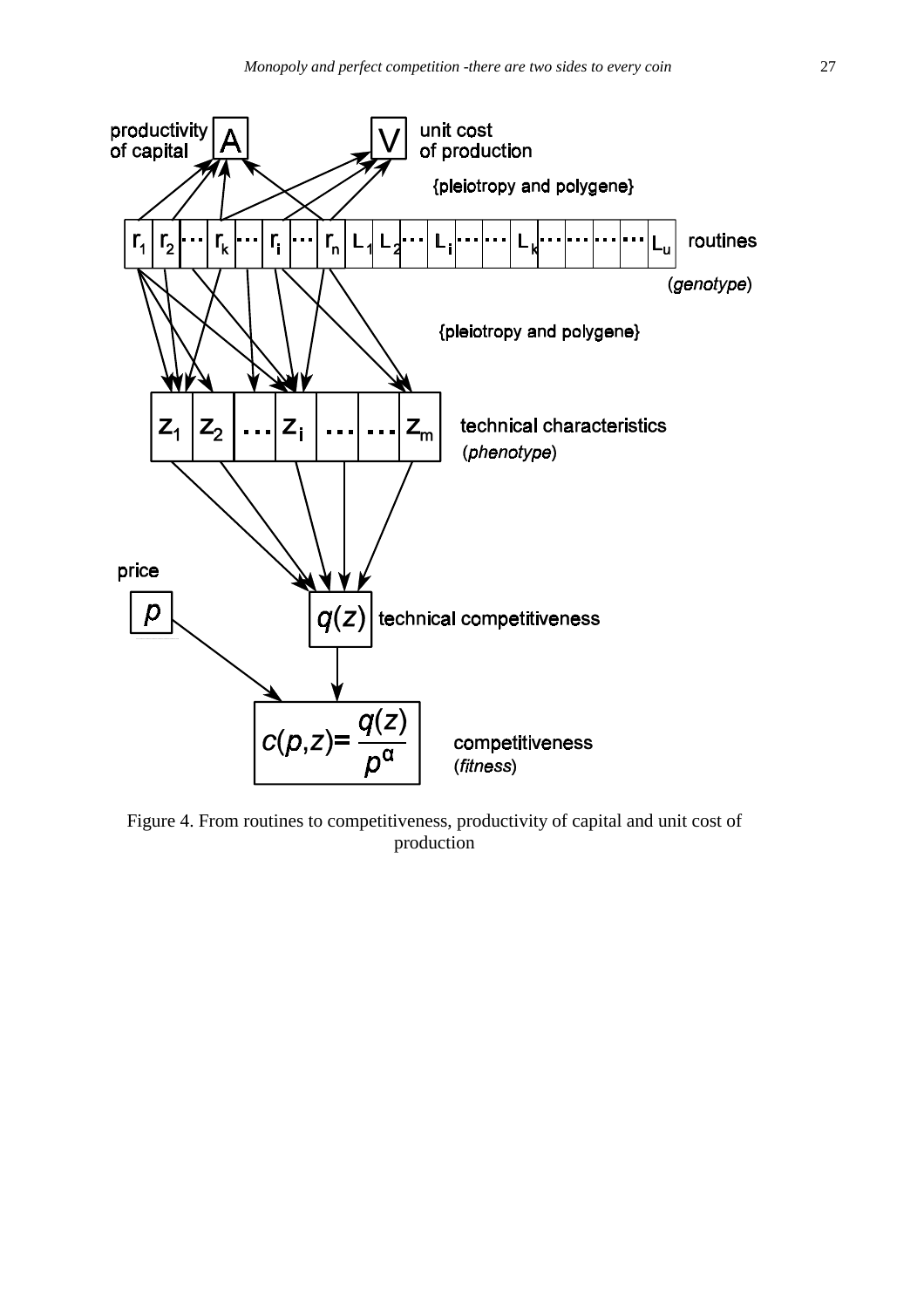

Figure 5. Profit as a function of the cost ratio and the industry concentration



Figure 6. Profit as a function of the cost ratio and the industry concentration (enlargements)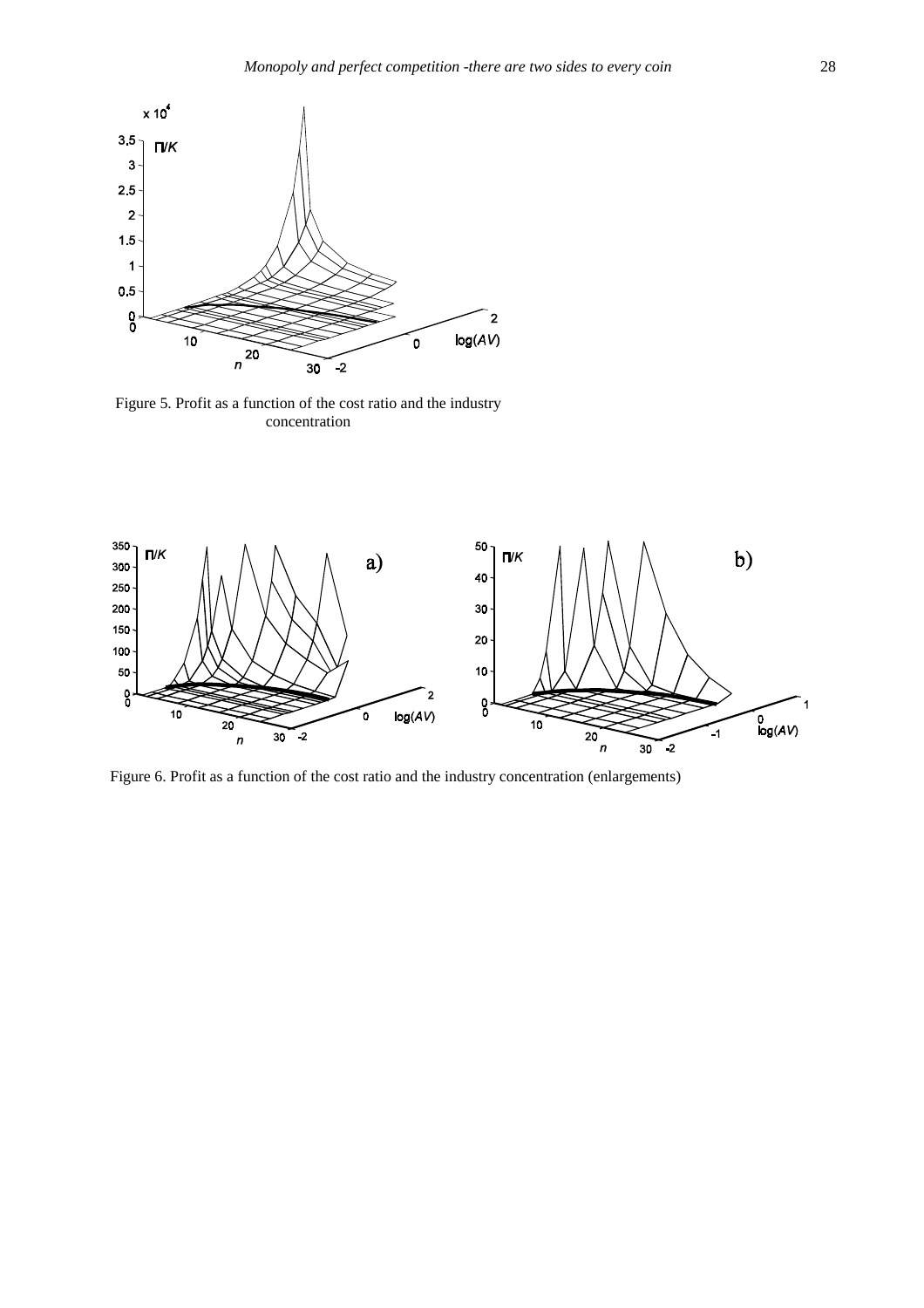

Figure 7. Profit as a function of the cost ratio (the industry concentration is a parameter)



Figure 8. Profit as a function of the industry concentration (the cost ratio is a parameter)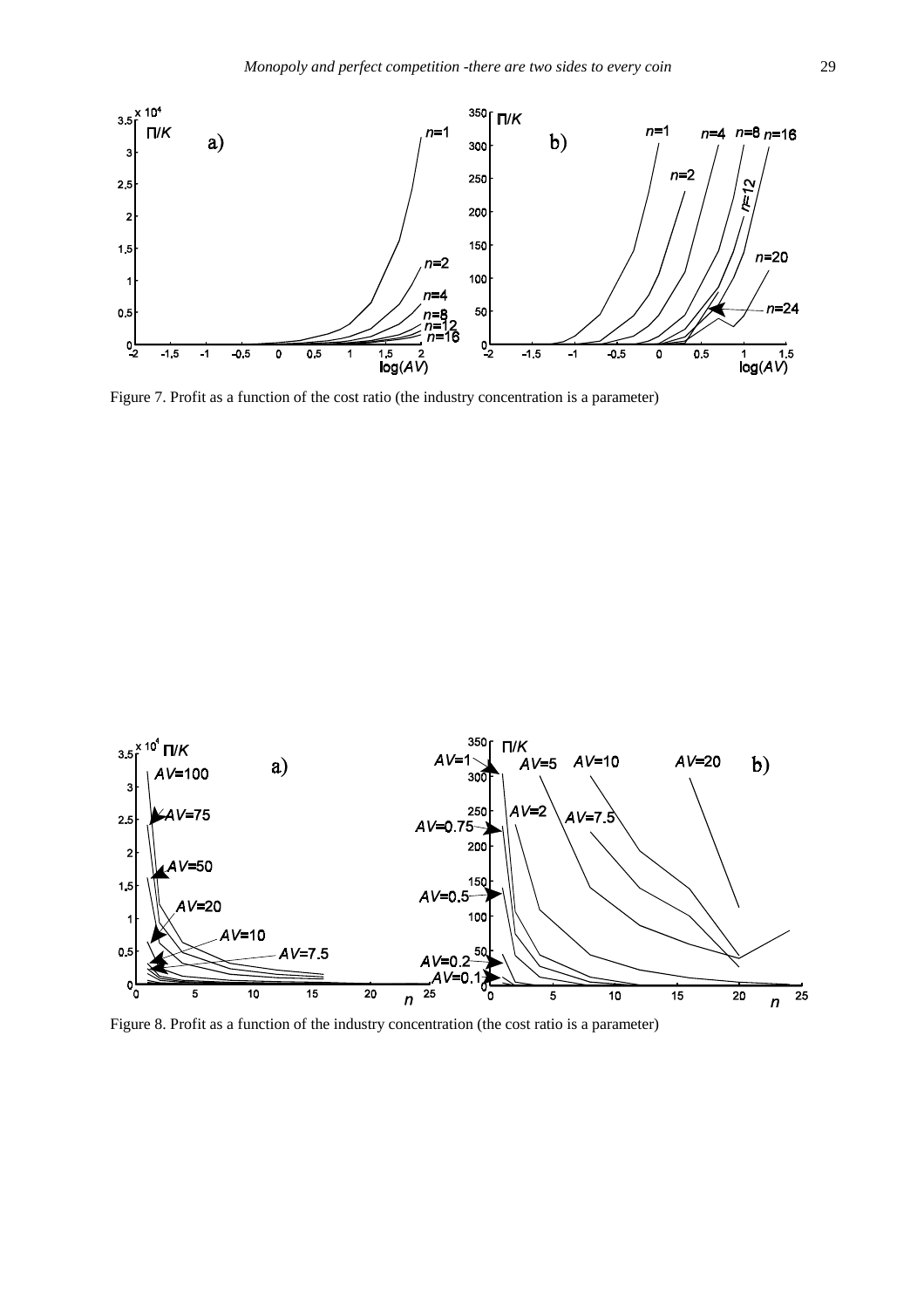

Figure 9. Price margin as a function of the cost ratio and the industry concentration



Figure 10. Price margin as a function of the cost ratio and the industry concentration (enlargements)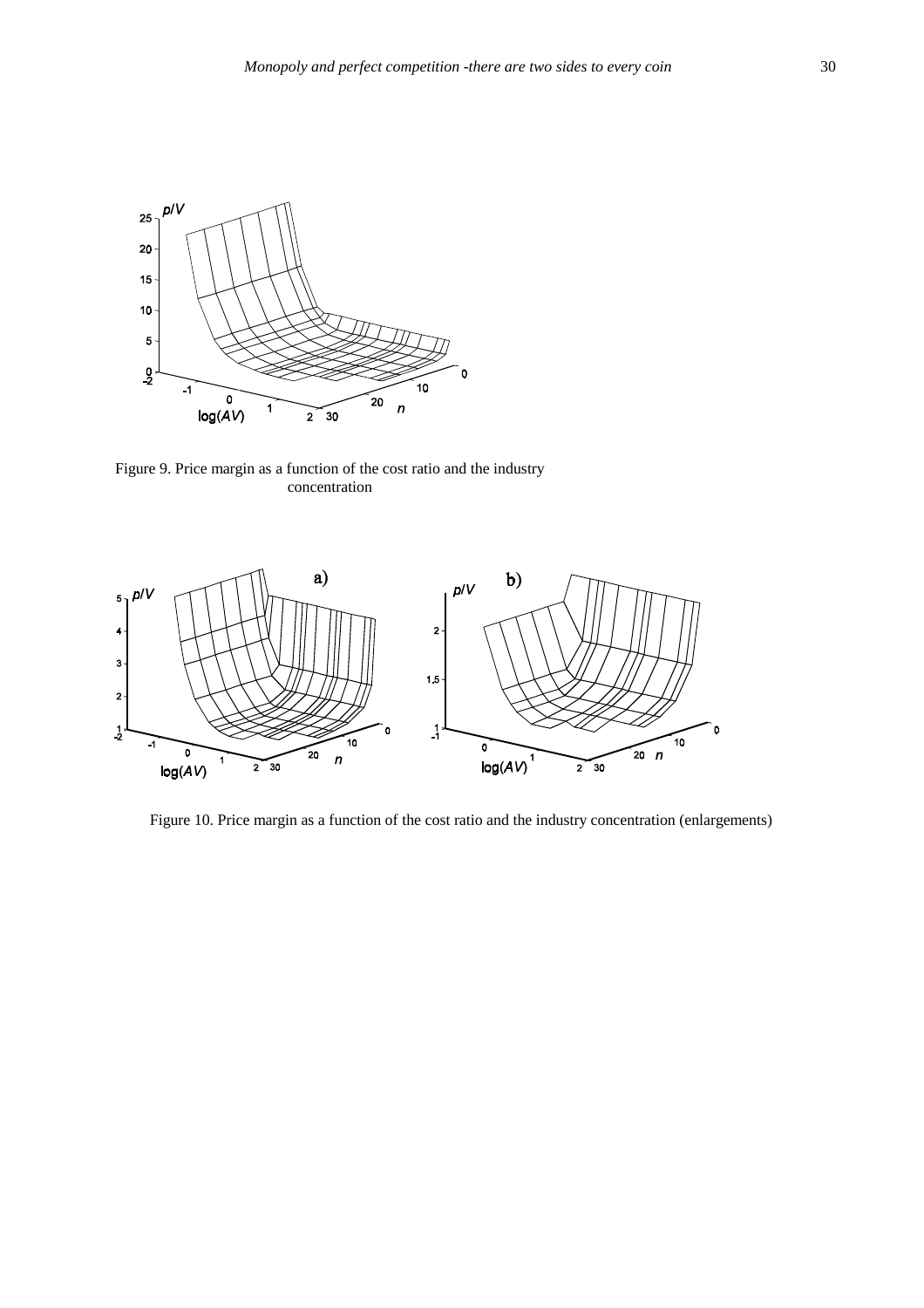

Figure 11. Price margin as a function of the cost ratio (industry concentration is a parameter)



Figure 12. Price margin as a function of the industry concentration (the cost ratio is a parameter)



Figure 13. Border between zero profit and positive profit regions for four different kinds of industries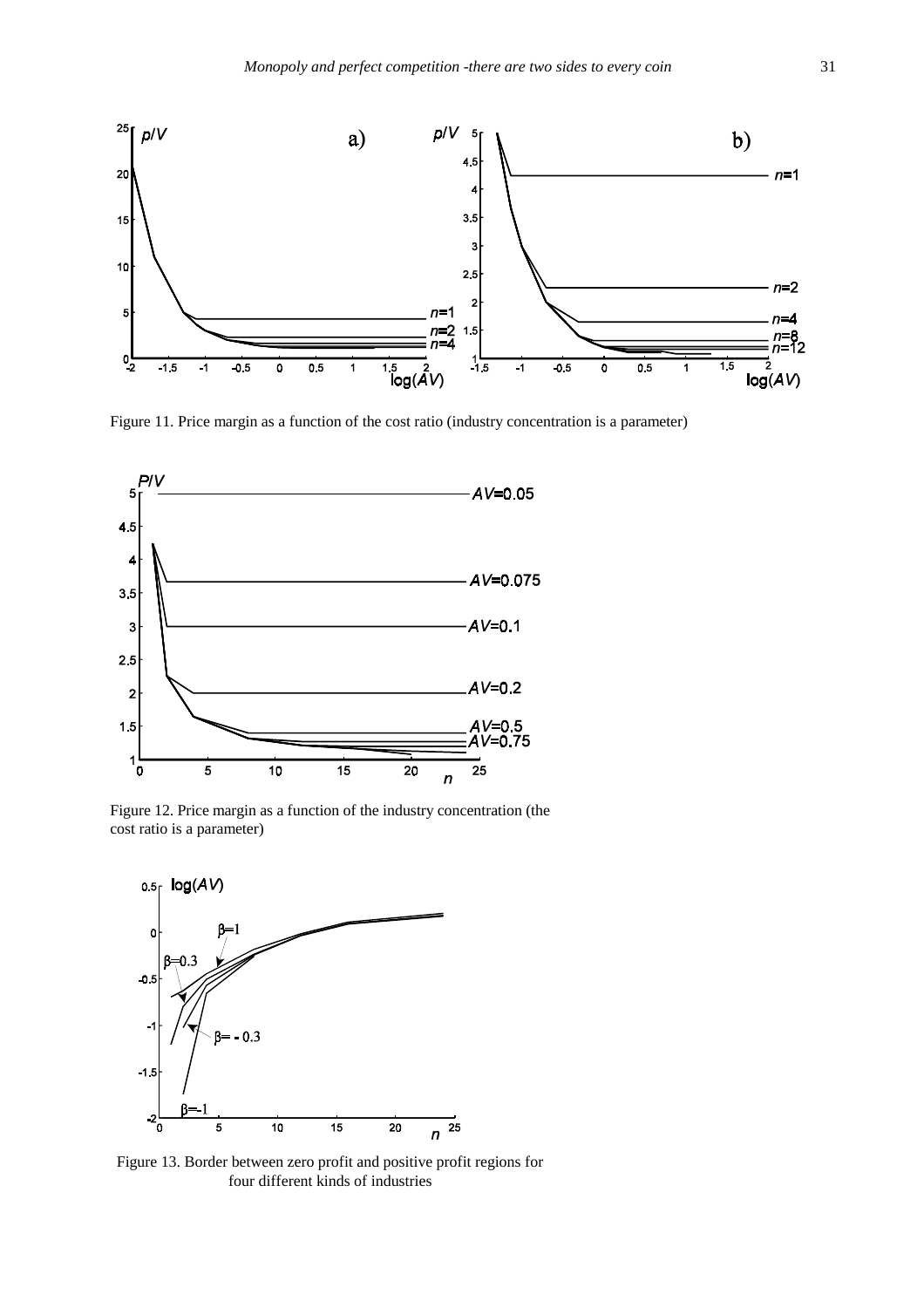

Figure 14. Variable cost of production and productivity of capital (average values)



Figure 15. Average values of technical competitiveness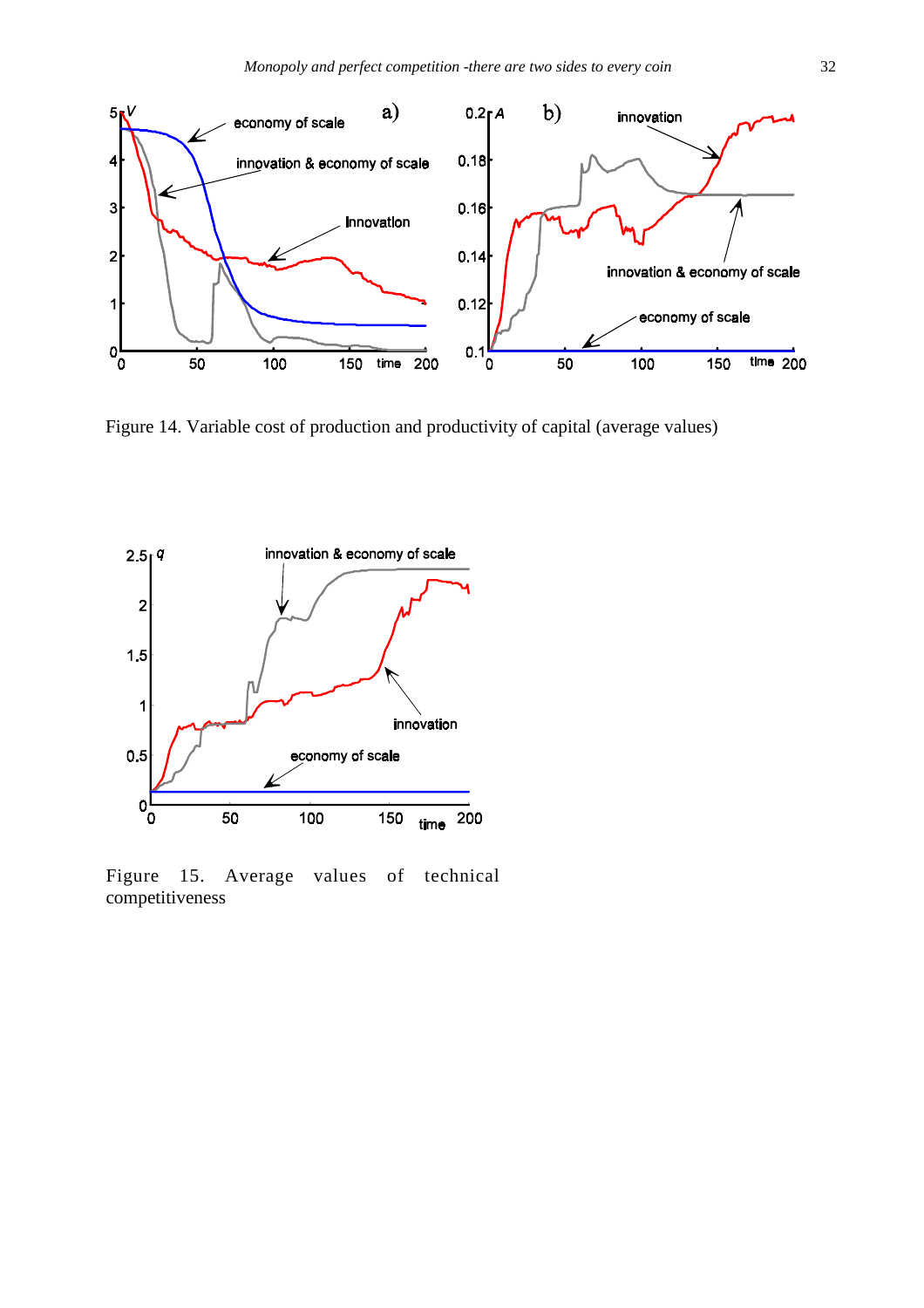

Figure 16. The cost ratio (AV) and Herfindahl firm number equivalent



Figure 17. Profit to Capital ratio in the space of *AV* and *n*